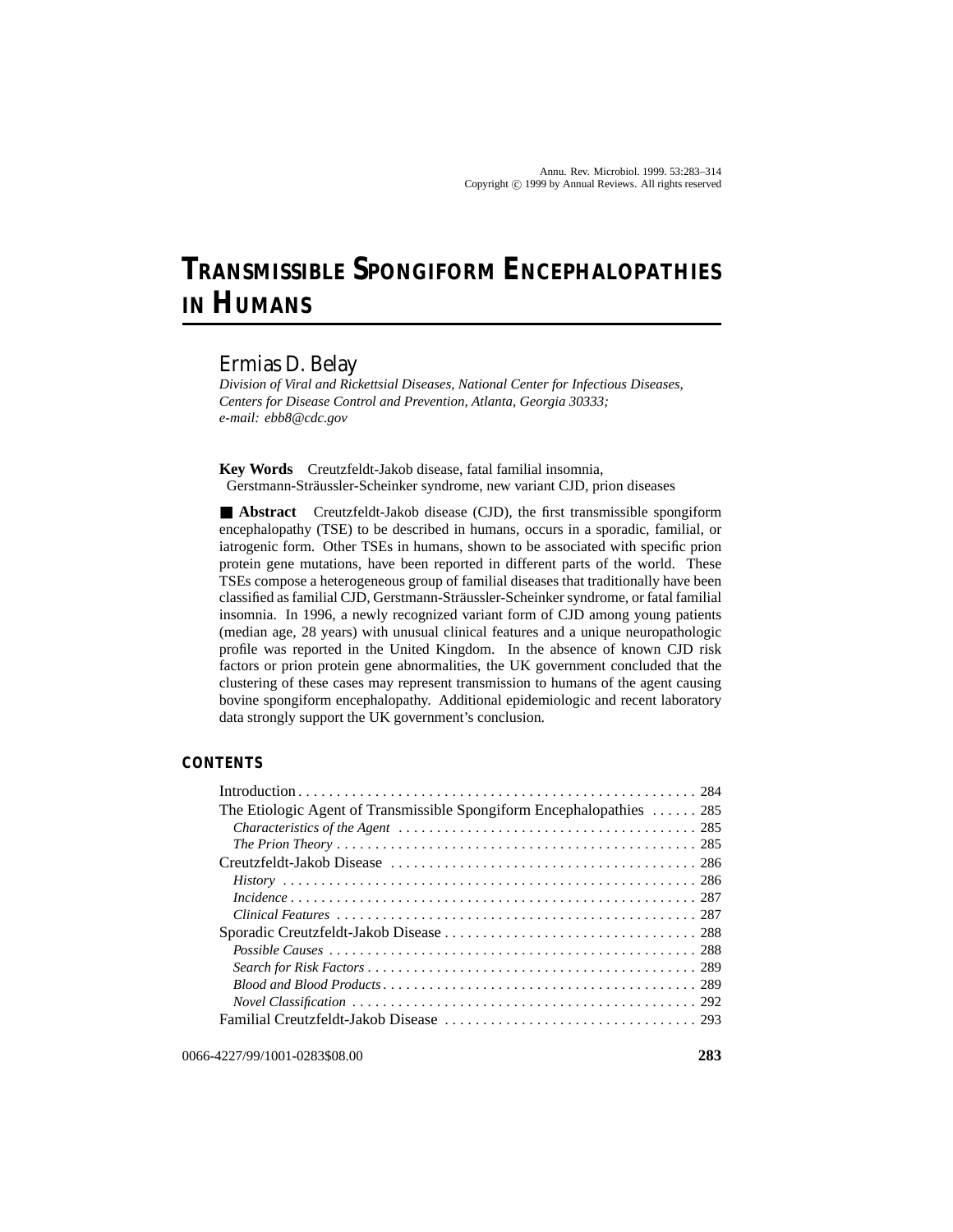## **INTRODUCTION**

[?](#page-15-0) Transmissible spongiform encephalopathies (TSEs) are a group of rapidly progressive, invariably fatal, neurodegenerative diseases that affect both humans and animals. Most TSEs are characterized by a long incubation period and a neuropathologic feature of multifocal spongiform changes, astrogliosis, neuronal loss, and absence of inflammatory reaction. TSEs in humans include Creutzfeldt-Jakob disease (CJD), kuru, Gerstmann-Sträussler-Scheinker syndrome (GSS), fatal familial insomnia (FFI), and new variant CJD (nvCJD). Kuru has been described only in the Fore population of New Guinea. For many years after its first recognition in 1957, kuru was the most common cause of death among women in the affected population, but it is disappearing because of the cessation of ritualistic cannibalism that had facilitated disease transmission (52, 54, 79, 94). TSEs described in animals include scrapie in sheep and goats, transmissible mink encephalopathy, chronic wasting disease in deer and elk, bovine spongiform encephalopathy (BSE, commonly known as "mad-cow" disease), exotic ungulate spongiform encephalopathy, and feline spongiform encephalopathy in cats, albino tigers, pumas, and cheetahs. The reported ungulate and feline spongiform encephalopathies appear to represent transmission of the BSE agent to these animals.

After descriptions of the transmissibility of scrapie, several theories were suggested to explain the causative agent of TSEs. For years, many researchers proposed that TSEs were caused by "slow viruses"; however, no viruses could be isolated. In the mid-1960s, the possibility that the agent causing scrapie was devoid of nucleic acids or could simply be a protein was suggested (2, 122). Griffith proposed three possible mechanisms by which such an infective protein lacking nucleic acids could support its own replication (65). Subsequent studies demonstrated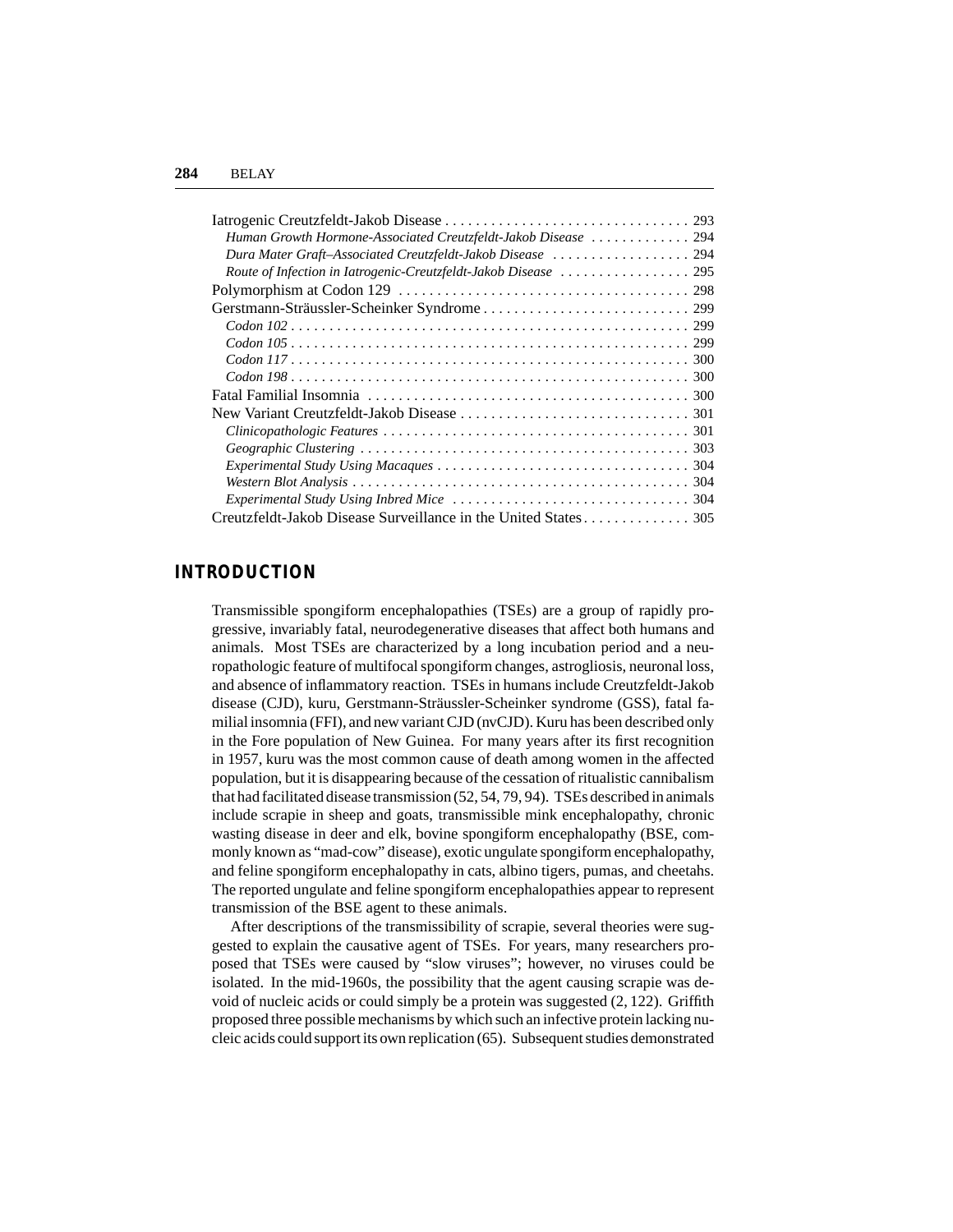that the scrapie agent has many chemical properties in common with protein molecule, supporting the protein hypothesis (127, 131). In 1982, Prusiner introduced the term prion to describe the small proteinaceous infectious particle that he showed was an essential component of the scrapie agent (127). Based on what has now become the prion theory, TSEs result from accumulation, in the neurons, of an abnormal isoform of a cellular glycoprotein known as the prion protein (142). The formation of the abnormal isoform is believed to be triggered by mutations in the prion protein gene, a chance error during prion protein gene expression, or transmission of the pathogenic prions. Once the abnormal isoform is formed or acquired, it is believed to promote the conversion of the cellular prion protein in neighboring neurons through an autocatalytic process (132).

Recently, TSEs attracted considerable public attention because of a 1996 report in the United Kingdom that BSE may have spread to humans and caused a newly recognized variant form of CJD (153). BSE was first recognized in 1986 in Great Britain where a total of 173,952 cases (111) were confirmed during 1988–1998 in over 34,500 herds.

This review article describes the clinical and epidemiologic characteristics of TSEs in humans and summarizes the available scientific evidence for a causal link between nvCJD and BSE.

# **THE ETIOLOGIC AGENT OF TRANSMISSIBLE SPONGIFORM ENCEPHALOPATHIES**

#### **Characteristics of the Agent**

d was an essential component of the scrape agent (12)<br>obsecome the prion theory, TSEs result from accumulation<br>ormal isoform of a cellular glycoprotein known as the prion<br>pormal isoform of a cellular glycoprotein known as Many studies have been done to identify the agent causing TSEs. The success in experimentally transmitting scrapie to rodents facilitated etiologic studies focused on characterizing the agent that causes scrapie. The potential transmissibility of the scrapie agent, its proliferation in the animal host, and the retention of scrapie infectivity after filtration led to the suggestion that scrapie might be caused by "slow viruses" or viroids (52, 128). However, efforts to identify viruses or scrapie-specific nucleic acids by using conventional laboratory techniques were unsuccessful (1, 109, 127). Studies have demonstrated the extreme resistance of scrapie infectivity to radiation, nucleases, and other reagents damaging to nucleic acids (7, 127). These findings, coupled with those of other studies that showed diminution of scrapie infectivity with procedures that modified proteins and linkage of inherited TSEs with point genetic mutations, suggested that the TSE agent is neither a virus nor a viroid (128).

#### **The Prion Theory**

Because of the unusual properties of the agent that causes TSEs, the term prion (**pro**teinaceous **in**fectious particles) was introduced to differentiate it from conventional infectious agents (127). Several studies have identified a protease-resistant polypeptide in subcellular fractions of hamster brain enriched with scrapie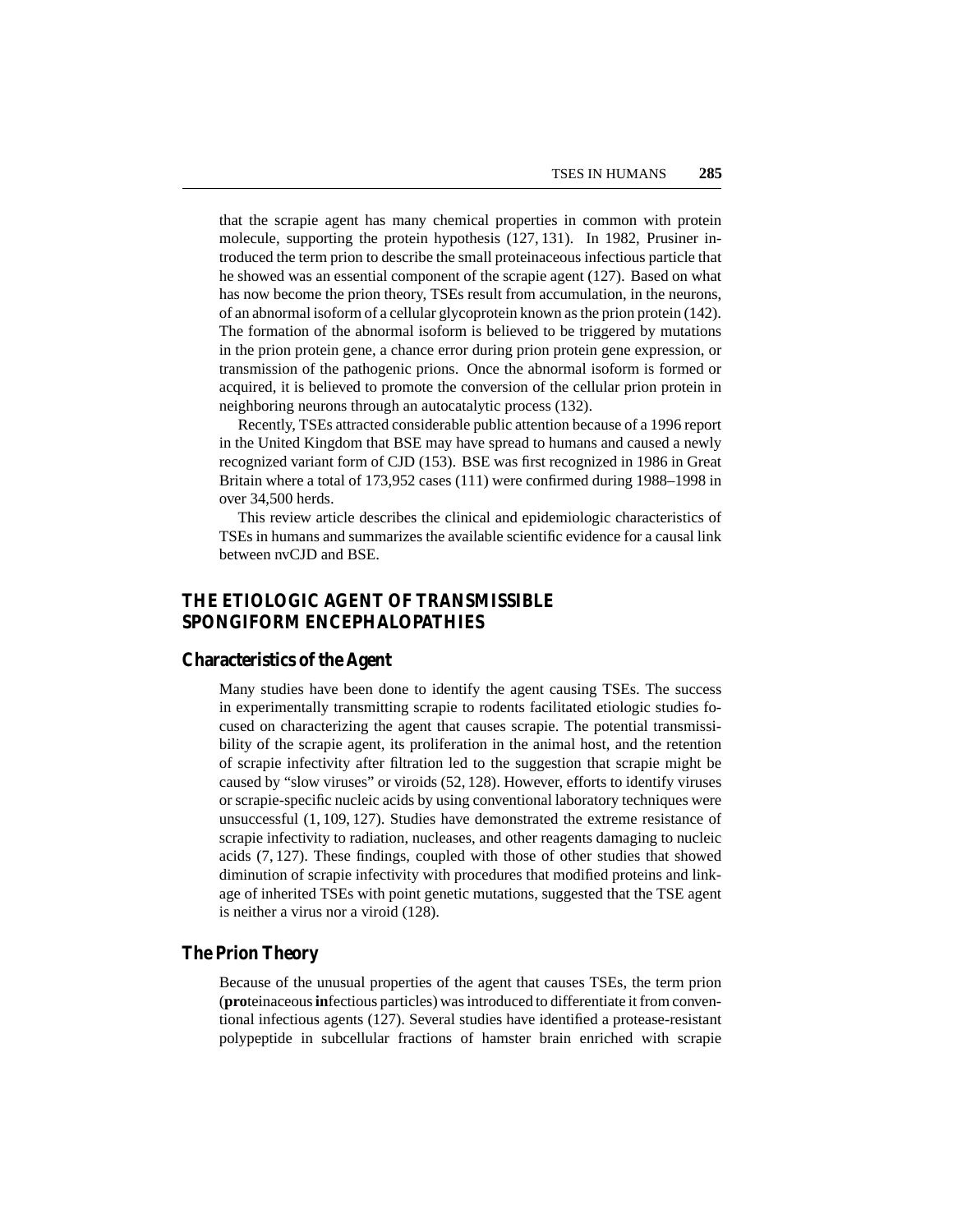to those of a cellular glycopotein that is most commonl<br>1200 but also in other cells of mammals and birds. The pie-<br>in, designated PrP-res or simply prion, is primarily dist<br>1200 but also in other cells of mammals and bir infectivity (10, 51, 104, 129). Absence of the protease-resistant polypeptide in the brains of healthy control animals indicated that this protein is required for scrapie infectivity (10). The molecular characteristics of this protein were shown to be similar to those of a cellular glycoprotein that is most commonly found in neurons (117, 120) but also in other cells of mammals and birds. The pathogenic form of the protein, designated PrP-res or simply prion, is primarily distinguished from its cellular isoform, designated PrP-C, in its three-dimensional structure (75, 76, 119). Spectroscopic measurements of PrP-C from purified fractions of hamster brain demonstrated that 42% of PrP-C is composed of  $\alpha$ -helix and is almost devoid of  $\beta$ -sheet (3%) (119). In contrast, PrP-res purified from hamster brain infected with the scrapie agent is composed of 43%  $\beta$ -sheet and 30%  $\alpha$ -helix (119). PrP-C is found attached on the surface of neurons with a glycoprotein molecule (138). It is encoded by a group of genes located on the short arm of chromosome 20, and its function is unknown. PrP-res, however, is found in the cytoplasm of affected cells (142) and is resistant to heat, radiation, proteolytic enzymes, and conventional disinfectants such as alcohol, formalin, and phenol (6, 7, 127).

The fundamental event in the occurrence of TSEs seems to be a conformational change in PrP-C (25). Animal studies have suggested that conformational change results from biochemical interaction between PrP-C and PrP-res (132, 145). Although the nature of this interaction is poorly understood, it has been postulated that infecting PrP-res may serve as a template in directing the formation of new PrP-res (145). Ablation of the prion protein gene in mice renders them resistant to infection with the scrapie agent, indicating that the presence of PrP-C is essential for propagation of the infectious agent (24, 130). Intracerebral grafting of PrP-Cexpressing neuroectodermal tissue in mice devoid of PrP-C allows the replication of inoculated PrP-res (12).

The prion theory clearly challenges our biological understanding of infectious diseases. Some researchers regard the mere thought that a protein devoid of nucleic acids could dictate its own replication as heretical. Others point out that the existence of different prion "strains" in scrapie and other TSEs indicates the presence of a tightly bound, hitherto unrecognized RNA or DNA molecule in the prion particle (151). Suggestions have also been made that the biological properties of prion "strains" may be encrypted within the conformation of PrP-res (128, 145). However, additional studies are required to substantiate these claims or explain the strain diversity of prions, including the variable phenotypical disease expression of some TSEs within the same species.

### **CREUTZFELDT-JAKOB DISEASE**

#### **History**

Patients with rapidly progressive neurodegenerative illnesses were first reported by the German neurologists Creutzfeldt and Jakob in the early 1920s (134). The first patient described by Creutzfeldt was a 22-year-old woman with progressive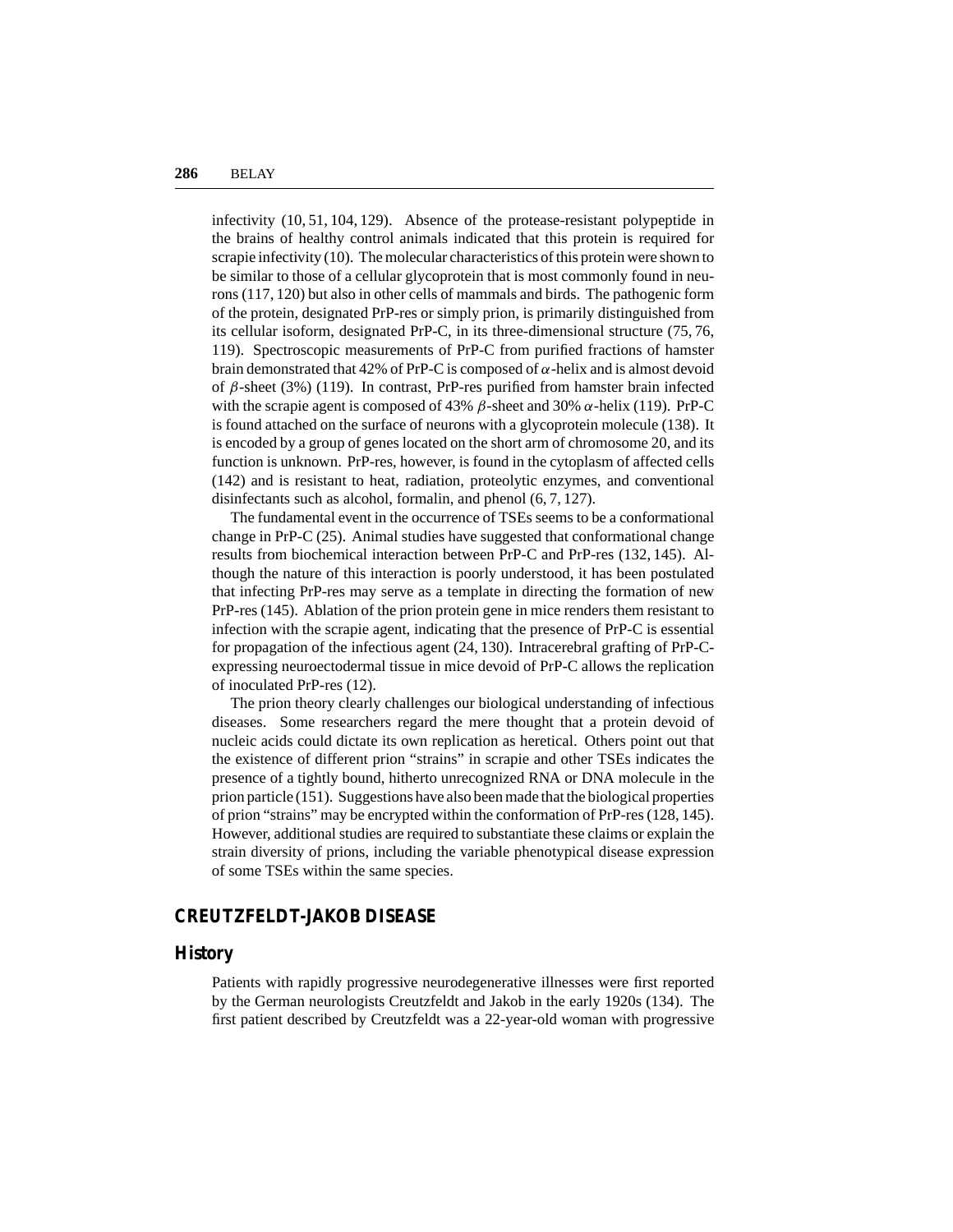dementia, tremors, spasticity, ataxia, and possibly myoclonus. Subsequently, Jakob reported five patients, the first three of whom were described as having neuropathologic features similar to Creutzfeldt's case, with a diffuse non-inflammatory disease process and foci of tissue destruction (134). Retrospective review of brain sections of four of Jakob's patients indicated that two of them had the typical neuropathologic features of CJD; neuropathologic review of Creutzfeldt's case was inconclusive (85, 134).

### **Incidence**

rocess and roc or tissue destruction (1.43). Retrospective<br>or of four of Jakob's patients indicated that two of them had<br>gic features of CDI; neuropathologic review of Creutz<br>ive (85, 134).<br>We apply the most common form o CJD is the most common form of TSEs in humans and occurs worldwide, with an estimated incidence of one case/1 million population per year. CJD is reported in almost equal ratios between the sexes, although older males (≥60 years of age) appear to have a higher incidence of disease (69). Brown and co-workers have reported a peak age of onset between 55 and 75 years (mean: 61.5 years) (15). Analysis of the multiple cause-of-death data compiled by the National Center for Health Statistics, Centers for Disease Control and Prevention (CDC), from 1979 through 1994, showed an average annual CJD death rate of 0.95 deaths/1 million population and a median age at the time of death of 68 years in the United States (69); CJD death rates remained stable during this 16-year period (Table 1). The age-adjusted CJD death rate for whites was significantly higher than that for blacks (69).

### **Clinical Features**

CJD has been recognized to occur sporadically, or through iatrogenic transmission, or as a familial form. Affected patients usually present with a rapidly progressive dementia, visual abnormalities, or cerebellar dysfunction, including muscle incoordination and gait and speech abnormalities. During the course of the disease, most patients develop pyramidal and extrapyramidal dysfunction with abnormal reflexes, spasticity, tremors, and rigidity; some patients may also show behavioral changes with agitation, depression, or confusion. These symptoms often deteriorate very rapidly, and patients develop a state of akinetic mutism during the terminal

|                       | 1979–1982      |      | 1983–1986                                          |      | 1987-1990      |      | 1991-1994                        |               |
|-----------------------|----------------|------|----------------------------------------------------|------|----------------|------|----------------------------------|---------------|
| Age groups<br>(years) | of deaths rate |      | Number Death Number Death Number<br>of deaths rate |      | of deaths rate |      | <b>Death Number</b><br>of deaths | Death<br>rate |
| $0 - 44$              | 22             | 0.04 | 10                                                 | 0.02 | 21             | 0.03 | 27                               | 0.04          |
| $45 - 59$             | 160            | 1.17 | 170                                                | 1.26 | 148            | 1.06 | 174                              | 1.13          |
| >60                   | 584            | 4.04 | 703                                                | 4.52 | 796            | 4.84 | 827                              | 4.83          |

**TABLE 1** Creutzfeldt-Jakob disease (CJD) deaths and death rates<sup>a</sup> by age group and 4-year periods in the United States, 1979–1994

a Death rates are expressed per million persons.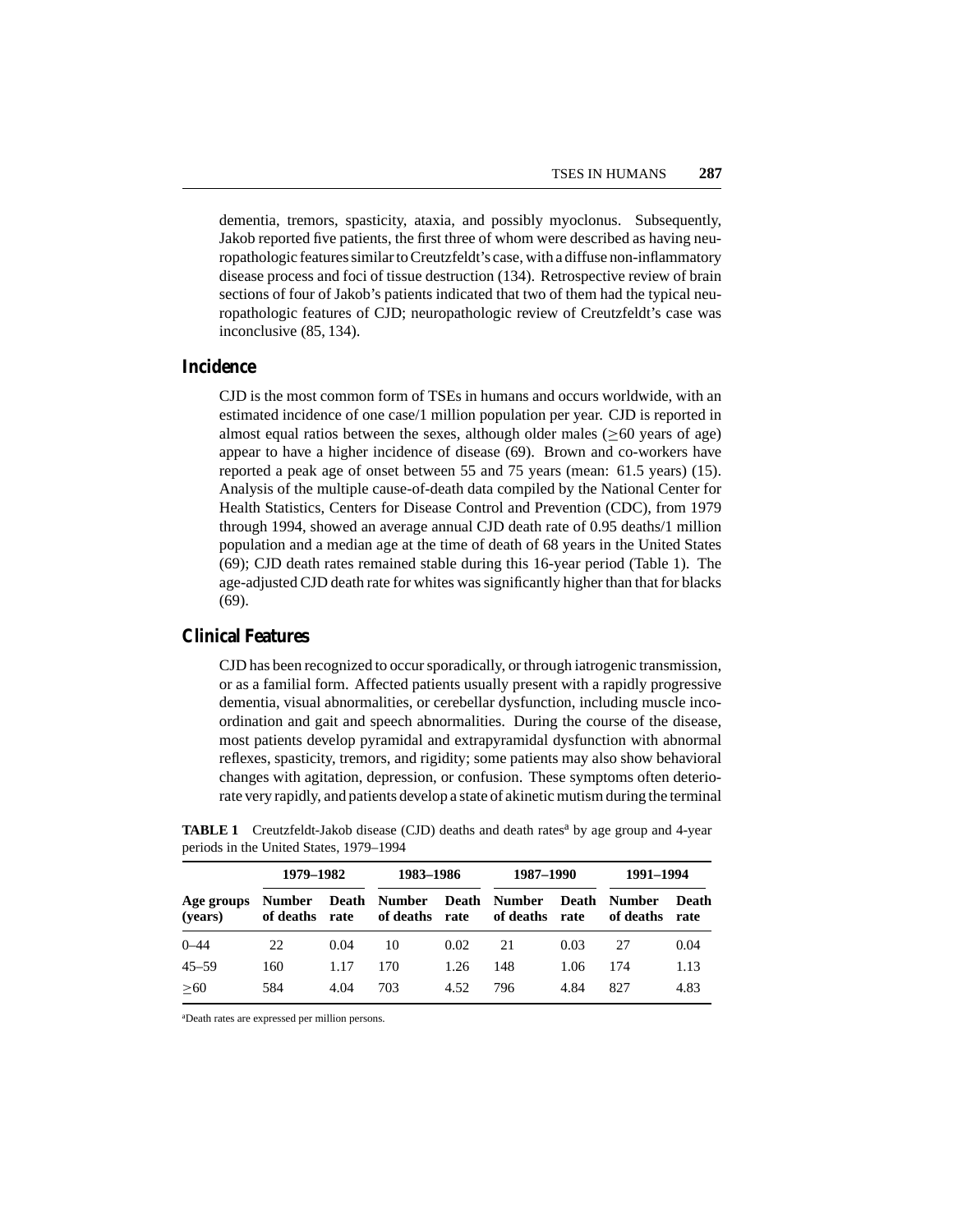85-90% of pattents (15). Although a nonspectine, ditting<br>ephalogram (EEG) tracing is seen in all patients, serial Hephalogram (EEG) tracing is seen in all patients, serial fist<br>starte the typical diagnostic pattern in ~75 stages of the illness. Myoclonus, the most constant physical sign, is present in nearly 90% of CJD patients (85). CJD is invariably fatal, with a median illness duration of 4 months (mean: 7.6 months); death occurs within 12 months of illness onset in ∼85–90% of patients (15). Although a nonspecific, diffusely abnormal electroencephalogram (EEG) tracing is seen in all patients, serial EEG recordings will demonstrate the typical diagnostic pattern in ∼75–85% of patients toward the latter part of the illness (15). The diagnostic EEG tracing shows one-cycle to twocycles per second triphasic sharp-wave discharges (13, 15), which in conjunction with the clinical picture is considered to be diagnostic of CJD. Recently, a new immunoassay has been developed to detect the presence in the cerebrospinal fluid of 14-3-3 protein, which appears to be a marker for CJD. The 14-3-3 protein is a highly conserved protein found in insects, plants, and mammals. In humans and other mammals, 14-3-3 is a normal neuronal protein consisting of several isoforms. Antibodies against the 14-3-3 protein do not cross-react with PrP-res, confirming that these two proteins are different. In patients with dementia, the sensitivity of the 14-3-3 immunoassay in detecting CJD patients was reported to be 96%; the specificity varied from 96% to 99% (74). However, confirmatory diagnosis of CJD requires demonstration of the typical neuropathology or the presence of PrP-res in brain tissue obtained at biopsy or autopsy. The typical neuropathology consists of a microscopic picture of spongiform changes, gliosis, and neuronal loss in the absence of inflammatory reaction (6, 87). The presence of amyloid plaques can be demonstrated in ∼5% of CJD patients (39). The presence of PrP-res in biopsy or autopsy brain samples can be demonstrated by immunodiagnostic tests, such as immunohistochemical staining, histoblot, or Western blot techniques (87).

#### **SPORADIC CREUTZFELDT-JAKOB DISEASE**

#### **Possible Causes**

The sporadic form of CJD accounts for ∼85% of all CJD cases. Brown and coworkers reported a mean age at onset of 60 years after their analysis of 232 experimentally transmitted cases of sporadic CJD; the mean duration of illness was 8 months (Table 2) (17). Although the exact cause is unknown, two hypotheses have been suggested to explain the occurrence of sporadic CJD (128). The first one is the possibility of an age-related somatic mutation of the prion protein gene that might result in the formation of PrP-res. Such mutations can randomly occur in the population at a rate of nearly one per million, which roughly corresponds to the incidence of sporadic CJD. The second suggested explanation is the spontaneous conversion of PrP-C into PrP-res in a single neuron or a group of neurons, possibly after a chance error during prion protein gene expression. The PrP-res is then believed to initiate a chain reaction resulting in the spread of disease to other susceptible neurons. The surprisingly stable and uniform incidence of nonfamilial forms of CJD in many different countries and the absence of recognizable transmission patterns to account for a substantial proportion of cases have been strong arguments favoring the spontaneous occurrence of sporadic CJD.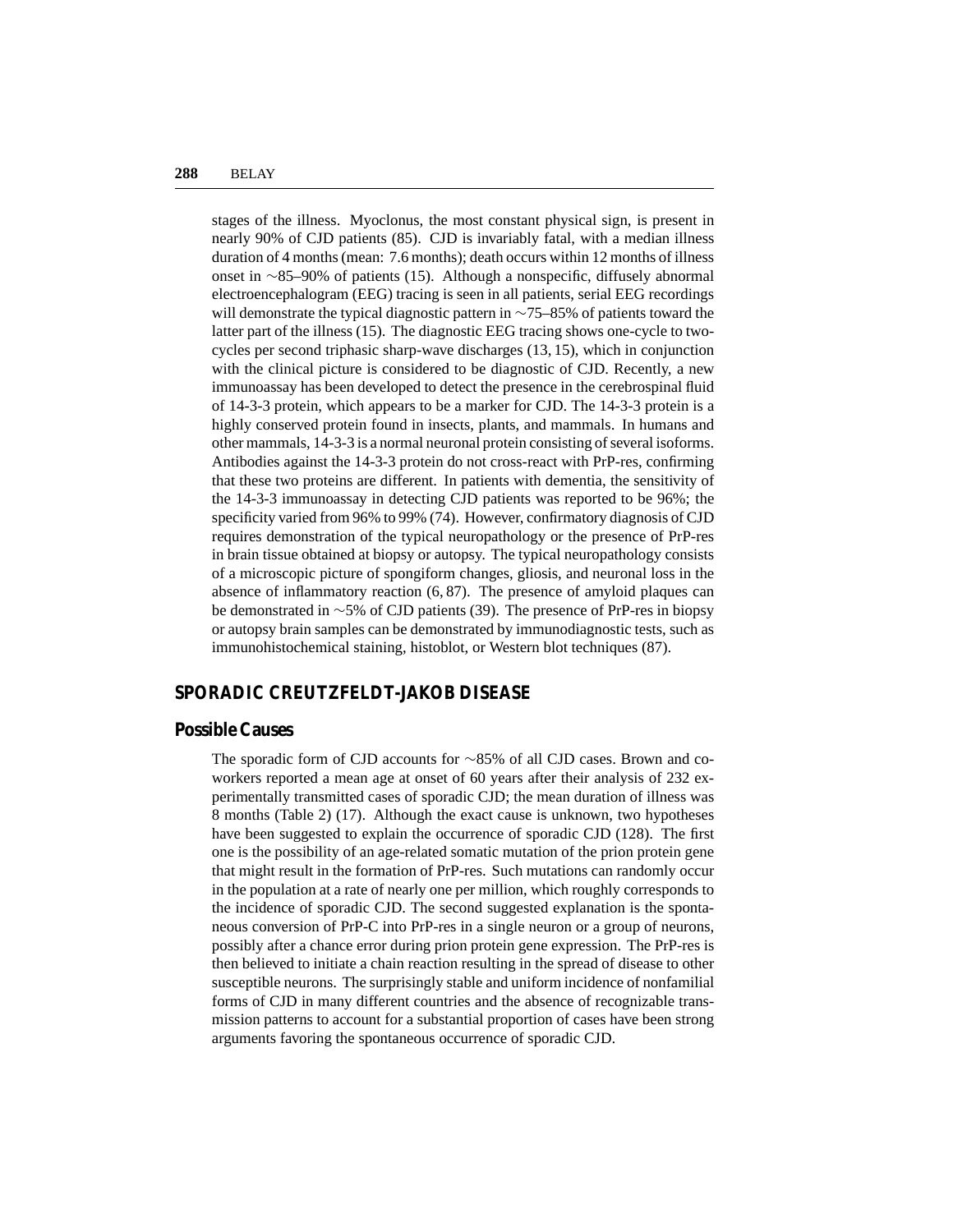#### **Search for Risk Factors**

If the<br>difference in sporalic CJD patients. Several case-contene these and other possible modes of transmission has<br>re-re-re-statls (9,37,83). A re-analysis of pooled data from<br>restricted modes provides and the restant an Consumption of meat and other organs, including animal brain, liver, and kidney, and exposure to blood and blood products have been examined as possible sources of infection in sporadic CJD patients. Several case-control studies done to examine these and other possible modes of transmission have not provided conclusive results (9, 37, 83). A re-analysis of pooled data from previous three case-control studies did not show a statistically significant association of CJD with employment as a health professional, including medical doctors, nurses, dentists, laboratory workers, and ambulance personnel (152). The analysis also found no association of CJD with head trauma, blood transfusion, history of surgery, or consumption of organ meat, including brain, liver, and kidney. The largest case-control study to date conducted in six European countries by the European Union Collaborative Study Group of CJD showed no significant association of CJD with a history of blood transfusion, consumption of beef, veal, lamb, or pork, or occupational exposure to animals or animal products, including butchers and slaughterhouse and farm workers. None of the health professions evaluated in the study were associated with a significant risk of CJD, including physicians, neuropathologists, nurses, laboratory technicians, and dentists. Although raw meat and brain consumption were shown to be significantly associated with an increased risk of CJD, after a conditional regression analysis, brain consumption that would be expected to pose a greater risk was no longer significantly associated (150).

### **Blood and Blood Products**

Experimental transmission of CJD to laboratory animals intracerebrally inoculated with blood obtained from CJD patients indicated the possible presence of the CJD agent in human blood in low concentrations (100, 143). However, review of the experimental studies has raised questions about the validity of these transmissions. In contrast to studies of human blood, three studies have clearly confirmed the infectivity of blood derived from experimentally infected guinea pigs or mice after intracerebral inoculation of healthy animals (89, 99, 144). Recently, the infectivity in rodent models of fractionated blood, including buffy coat, plasma, and plasma fractions I, II, and III derived from experimentally infected animals, has been reported (137). Whether the results of these animal studies provide any conjectural knowledge on blood-borne transmission of the CJD agent in humans is unknown. Several epidemiologic studies indicate that the risk, if any, of CJD transmission through blood or blood products in the human population must be low (137). No convincing evidence exists for any transmission of CJD to a human recipient of blood or blood products (69, 137).

In 1995, a long-term follow-up German study indicated no evidence of CJD transmission either to 27 patients who definitely or to 8 patients who probably received a blood unit from a donor who died of CJD (67). The donor was a 62-yearold man who died from CJD in 1991, and donated 55 units of blood between 1971 and 1991. At least seven of the patients who definitely received a blood unit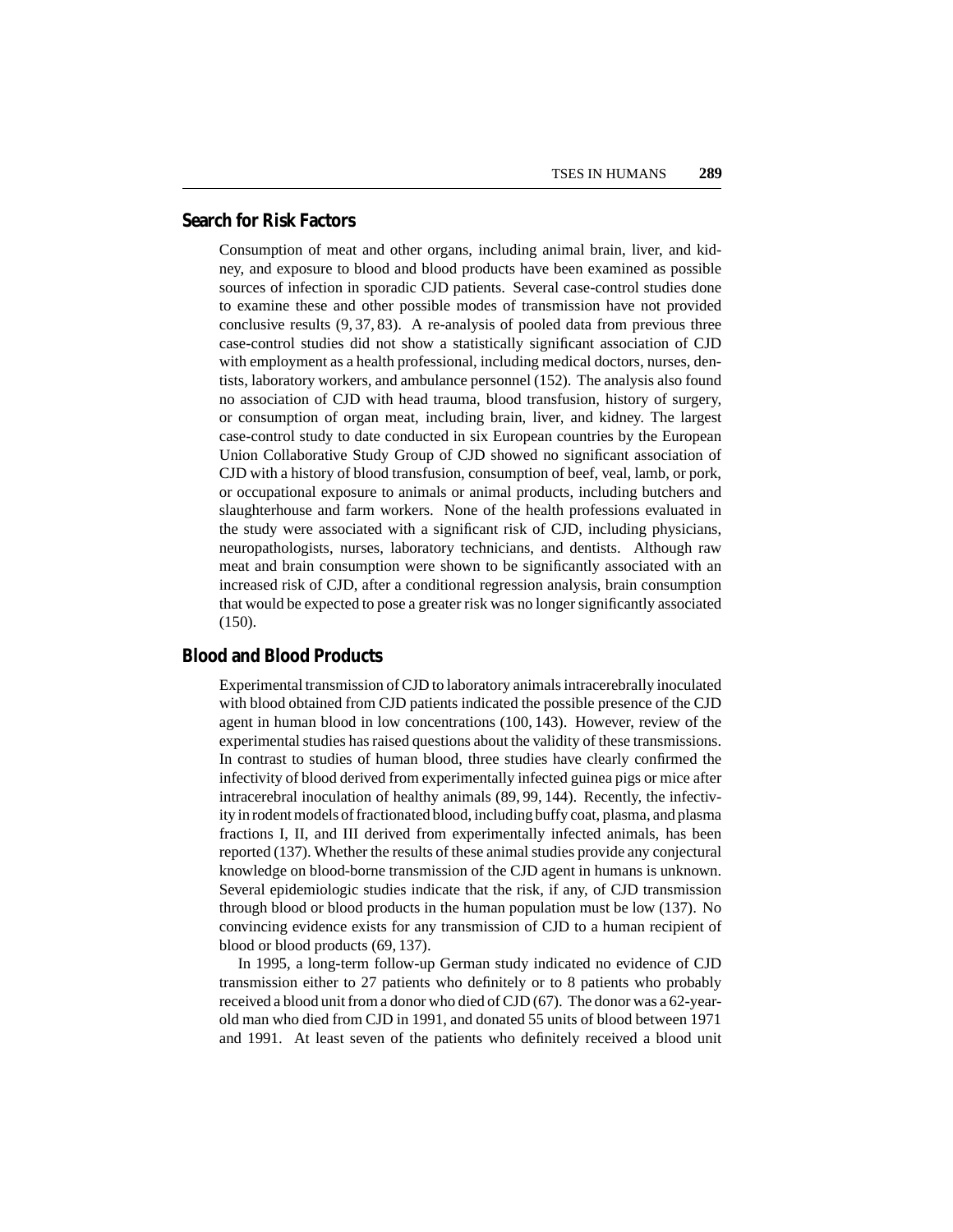| S<br>TSE in human                         | onset (years)<br>Mean age at | Mean duration of<br>illness (months) | Distinctive clinical<br>features                                                                                 | typical EEG<br>Presence of | Neuropathology                                                                                                                                |
|-------------------------------------------|------------------------------|--------------------------------------|------------------------------------------------------------------------------------------------------------------|----------------------------|-----------------------------------------------------------------------------------------------------------------------------------------------|
| Sporadic CJD<br>(17)                      | $\infty$                     | 8 <sup>a</sup>                       | cerebellar dysfunction<br>Dementia, myoclonus,                                                                   | 75-85% of<br>patients      | neuronal loss; amyloid plaques<br>Spongiform changes, gliosis,<br>in 5% of patients                                                           |
| codon 178 (2<br>Familial CJD              | $\frac{4}{6}$                | 23                                   | Resembles sporadic<br>8<br>J                                                                                     | Extremely<br>rare          | Resembles sporadic CJD                                                                                                                        |
| $\overline{5}$<br>codon 183 (11           | 45                           | $50\,$                               | Personality change,<br>Parkinsonism<br>dementia,                                                                 | Rare                       | Spongiform change, neuronal<br>loss, mild gliosis mainly in<br>frontal and temporal lobes                                                     |
| (20, 108)<br>codon 200                    | 55                           | $^{\circ}$                           | Resembles sporadic<br>සි<br>ප                                                                                    | 64-74% of<br>patients      | Resembles sporadic CJD                                                                                                                        |
| hGH-associated<br>Iatrogenic CJD<br>(126) | 30 <sup>b</sup>              |                                      | abnormalities and<br>Onset with gait<br>ataxia                                                                   | patients<br>5% of          | more frequent amyloid plaques<br>Resembles sporadic CJD; but                                                                                  |
| dura-associated                           | 39 <sup>c</sup>              | $10^{\rm d}$                         | Resembles sporadic<br>3D                                                                                         | sporadic CJD<br>Resembles  | Resembles sporadic CJD                                                                                                                        |
| (153, 160, 161)<br>$\rm nCD$              | 29                           | $\frac{6}{1}$                        | symptoms, parasthesia<br>Onset with psychiatric<br>delayed development<br>of neurologic signs<br>or dysesthesia; | None                       | surrounded by vacuoles ("florid"<br>plaques); spongiform changes<br>most evident in basal ganglia<br>Numerous amyloid plaques<br>and thalamus |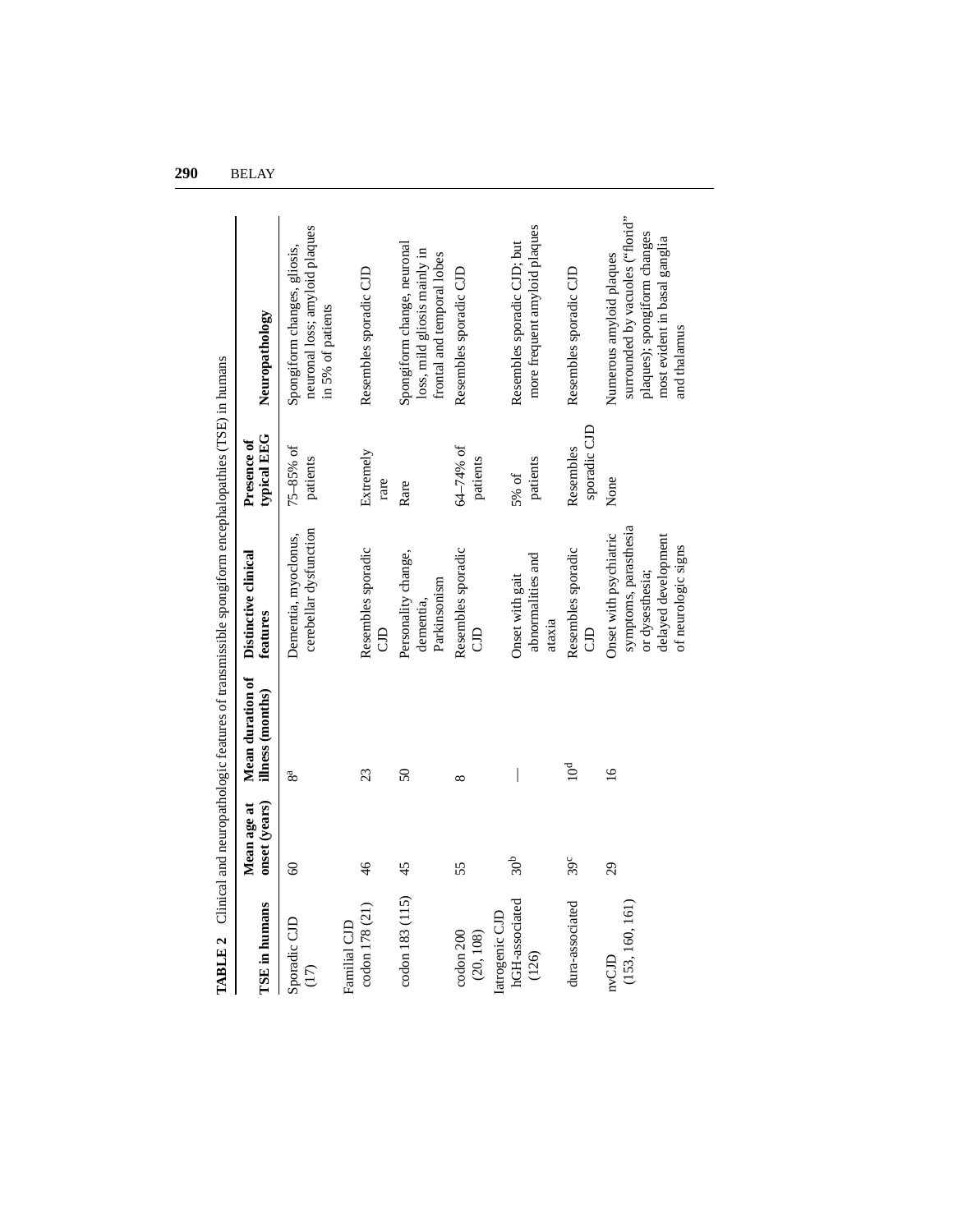| 106<br>$\degree$<br>72<br>$\frac{1}{4}$<br>38 <sup>e</sup><br>52<br>48<br>$\frac{4}{3}$<br>(80, 81, 156)<br>(47, 56, 71)<br>(116, 149)<br>$\text{codon} 198$<br>codon 105<br>$\operatorname{codom}$ 117<br>codon 102<br>(18, 53)<br>GSS | and autonomic<br>dysfunction                                                           |                                        | Marked neuronal loss and mild<br>gliosis predominantly in the<br>thalamus; rare spongiform<br>changes or plaques                   |
|-----------------------------------------------------------------------------------------------------------------------------------------------------------------------------------------------------------------------------------------|----------------------------------------------------------------------------------------|----------------------------------------|------------------------------------------------------------------------------------------------------------------------------------|
|                                                                                                                                                                                                                                         | gait abnormalities and<br>Predominantly have<br>ataxia                                 | and neuronal loss<br>Extremely<br>rare | usually multicentric; spongiform<br>changes severe to absent; gliosis<br>Numerous amyloid plaques                                  |
|                                                                                                                                                                                                                                         | Spastic paraparesis<br>and dementia                                                    | None                                   | variable neurofibrillary tangles;<br>absent spongiform changes;<br>Numerous amyloid plaques;<br>gliosis and neuronal loss          |
|                                                                                                                                                                                                                                         | signs; Parkinsonism<br>Dementia, pyramidal<br>and extrapyramidal<br>(in the US family) | neuronal loss<br>Extremely<br>rare     | spongiform changes, gliosis and<br>neurofibrillary tangles; variable<br>unicentric plaques; occasional<br>Numerous multicentric or |
|                                                                                                                                                                                                                                         | Ataxia, Parkinsonism,<br>and dementia                                                  | neuronal loss<br>Extremely<br>rare     | Numerous amyloid plaques and<br>spongiform changes, gliosis,<br>neurofibrillary tangles;                                           |

(126). cBased on the age at onset of 64 dura mater graft-associated CJD cases, 43 in Japan (32) and 21 in other countries (see Table 3). Based on the age at onset of 64 dura mater graft-associated CID cases, 43 in Japan  $(32)$  and 21 in other countries (see Table 3).

dBased on 24 dura mater graft-associated CJD cases with known illness duration (see Table 3). <sup>d</sup>Based on 24 dura mater graft-associated CJD cases with known illness duration (see Table 3).

A mean age at onset of 41 years was reported for a French-Alsatian family with GSS associated with a prion protein gene mutation at codon 117 (148). eA mean age at onset of 41 years was reported for a French-Alsatian family with GSS associated with a prion protein gene mutation at codon 117 (148).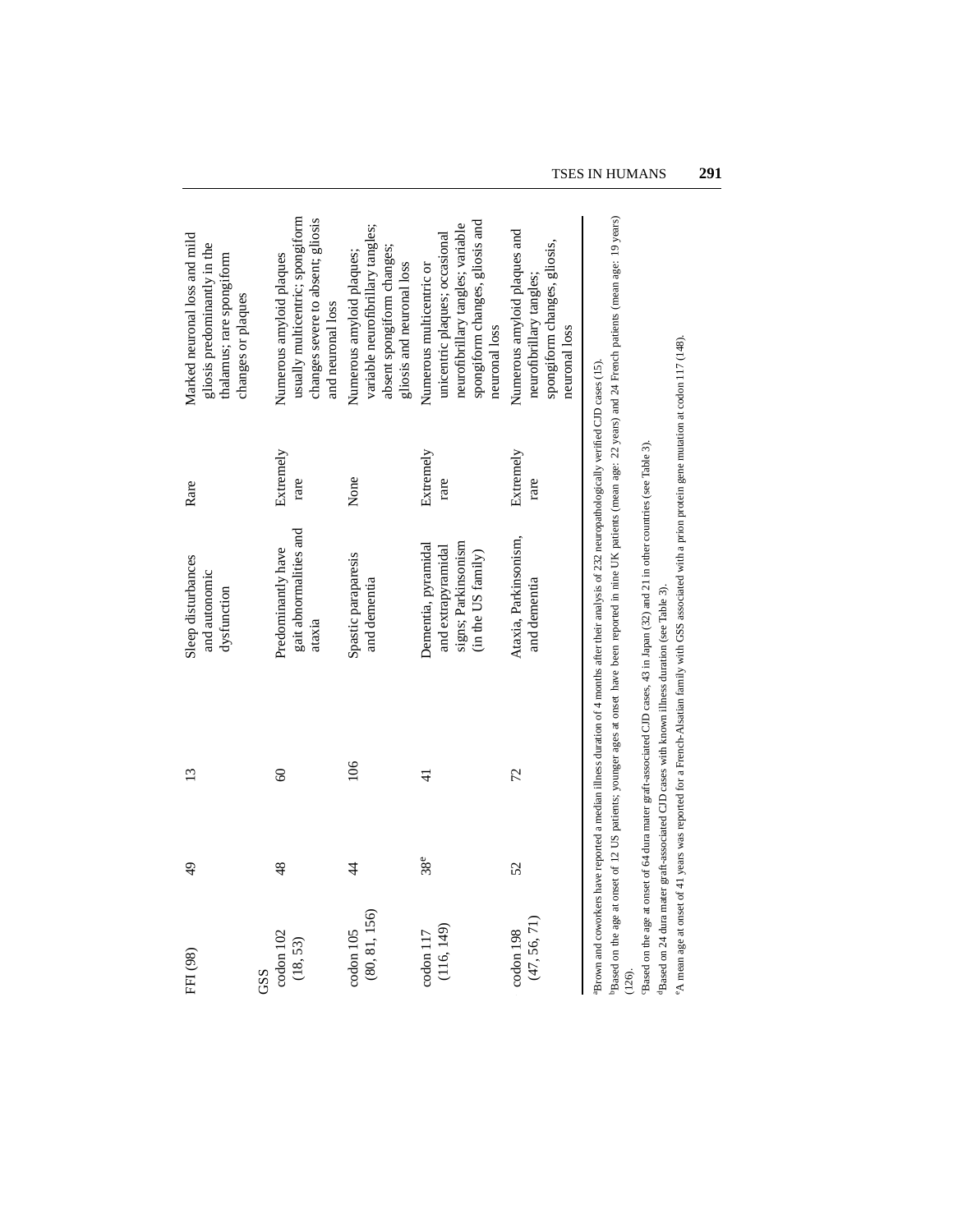r eported to have hemophilia A, nemophilia A, menophilia A, menophilia A, menophilia a, thalasses in which patients have increased exposure to If CD were transmitted through blood products, these gexposure to the been at i from this donor survived 10 years or longer; one of these patients survived for at least 20 years. Analysis of CDC's national multiple cause-of-death data also showed that none of the 4,164 patients with CJD who died from 1979 through 1996 were reported to have hemophilia A, hemophilia B, thalassemia, or sickle cell disease, diseases in which patients have increased exposure to blood products (69, 137). If CJD were transmitted through blood products, these groups of patients would be expected to have been at increased risk. In 1995, CDC alerted over 120 US hemophilia treatment centers about the importance of CJD surveillance among hemophilia patients. This alert and subsequent surveillance of deaths of hemophilia patients, including neuropathologic examination of brain tissues from at least 30 hemophilia patients who died of non-CJD conditions, did not detect any evidence of CJD among the hemophilia population (137). Also in 1995, CDC and the American Red Cross initiated a long-term follow-up study of recipients of blood components derived from donors who subsequently develop CJD. As of June 1998, none of the 196 persons who received blood components derived from 15 donors with CJD were reported to have died of CJD. Forty-two of these recipients were reported to have lived for  $>5$  years after receipt of a blood component (137), including four recipients who had survived for 13, 14, 16, and 25 years. In addition, several case-control studies have indicated that the proportion of CJD patients with a history of blood transfusion was not significantly different from that of controls (46, 66, 150, 152), indicating that blood transfusion is not a major risk factor for CJD.

#### **Novel Classification**

A recent analysis of the clinicopathologic profile, the prion protein gene polymorphism at codon 129, and the molecular characteristics of PrP-res in several hundred sporadic CJD patients indicated that the haplotype at codon 129 and the size of the PrP-res fragment correlate with distinct clinical and pathologic phenotypes. Based on these correlations, Parchi  $\&$  co-workers proposed a novel classification scheme for sporadic CJD composed of six groups (121). The majority of sporadic CJD patients were classified in the first group: Met/Met or Met/Val at codon 129 and PrP-res fragment type 1; clinically, these patients had prominent dementia and myoclonus, frequent diagnostic EEG, a mean illness duration of 4.4 months, and a pathologic picture that mainly affected the cerebral cortex, deep nuclei, and the cerebellum. In contrast, sporadic CJD patients classified in the third group, for example, Met/Val at codon 129 and PrP-res fragment type 2, mostly had ataxia and dementia, no diagnostic EEG, and a pathologic picture with widespread distribution and the presence of PrP-res–positive amyloid plaques. One of the groups with the least number of patients was a group with val/val at codon 129 and PrPres fragment type 1. Sporadic CJD patients classified in this group had an illness characterized by prominent dementia, longer duration, absence of the diagnostic EEG picture, and young age at onset (121).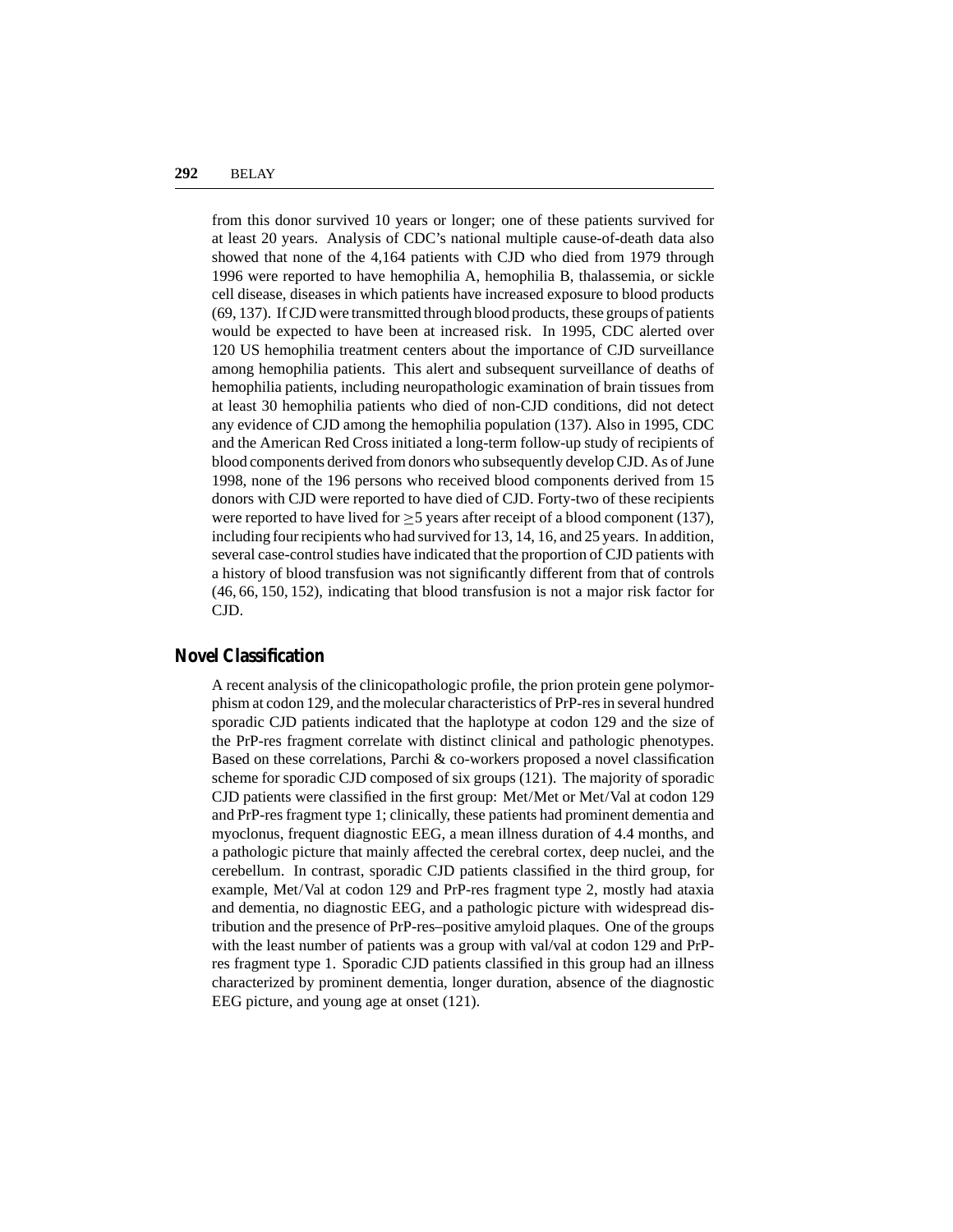### <span id="page-10-0"></span>**FAMILIAL CREUTZFELDT-JAKOB DISEASE**

d dominantimetriance pattern, there is commonly a familian<br>actions. Familian CID is most frequently associated w<br>and less frequently with mutations at codon 178, 208, or<br>one (19, 50, 35, 55, 60, 61, 125). A CID patient wit The familial form of CJD accounts for 5–15% of CJD patients. Because of its autosomal dominant inheritance pattern, there is commonly a family history of CJD in these patients. Familial CJD is most frequently associated with mutations at codon 200 and less frequently with mutations at codon 178, 208, or 210 of the prion protein gene (19, 50, 53, 55, 60, 61, 125). A CJD patient with a double mutation at codons 180 and 232 was reported in Japan (68). Familial CJD with codon 200 mutation has been reported in geographical clusters among Libyan Jews in Israel (62, 108), Spanish families in rural Chile (53, 61), and in central Slovakia (61, 63). Isolated familial cases have been reported in Canada, France, Japan, the United Kingdom, and the United States (53, 61). In families with codon 200 mutations,  $\sim$ 56% of the carriers develop CJD (61). This form of familial CJD occasionally exhibits "generational skip" and occurs in a seemingly sporadic pattern. The age at onset (mean, 55 years), the frequent occurrence of the diagnostic EEG, and the duration of illness (mean, 8 months) in familial CJD patients with codon 200 mutation closely resemble those of sporadic CJD patients (Table 2) (20, 108).

Familial CJD with codon 178 mutation has been reported in families originating from England, Finland, France, Hungary, and the Netherlands (60). A pedigree analysis of the original Finish family indicated that codon 178 mutation could have a disease penetration rate of ∼100% (59). This form of familial CJD occurs when the mutant allele coding for asparagine at codon 178 also codes for valine at codon 129 (53, 64). Compared with sporadic CJD patients, familial CJD patients with codon 178 mutation tend to have illness onset at an earlier age (mean, 46 years), longer duration of illness (mean, 23 months), and a nondiagnostic EEG tracing (Table 2) (21).

Recently, a novel prion protein gene mutation at codon 183 with atypical clinicopathologic features was reported in a Brazilian family (115). Seventeen family members over three generations may have been affected, including six patients whose clinical data were consistent with the disease and three patients confirmed by pathologic examination of the brain. Most patients presented with personality changes followed by progressive dementia and a Parkinsonian syndrome. The mean age at onset of the nine patients was 44.8 years, and the mean duration of illness was 4.2 years. In two of the three patients in whom brain tissues were examined, spongiform changes, neuronal loss, and mild gliosis were predominantly seen in the frontal and temporal lobes.

### **IATROGENIC CREUTZFELDT-JAKOB DISEASE**

The transmissible nature of CJD was first described in 1968, after intracerebral inoculation of a brain biopsy tissue from a CJD patient into a chimpanzee (57). However, a possible person-to-person transmission of the CJD agent was not reported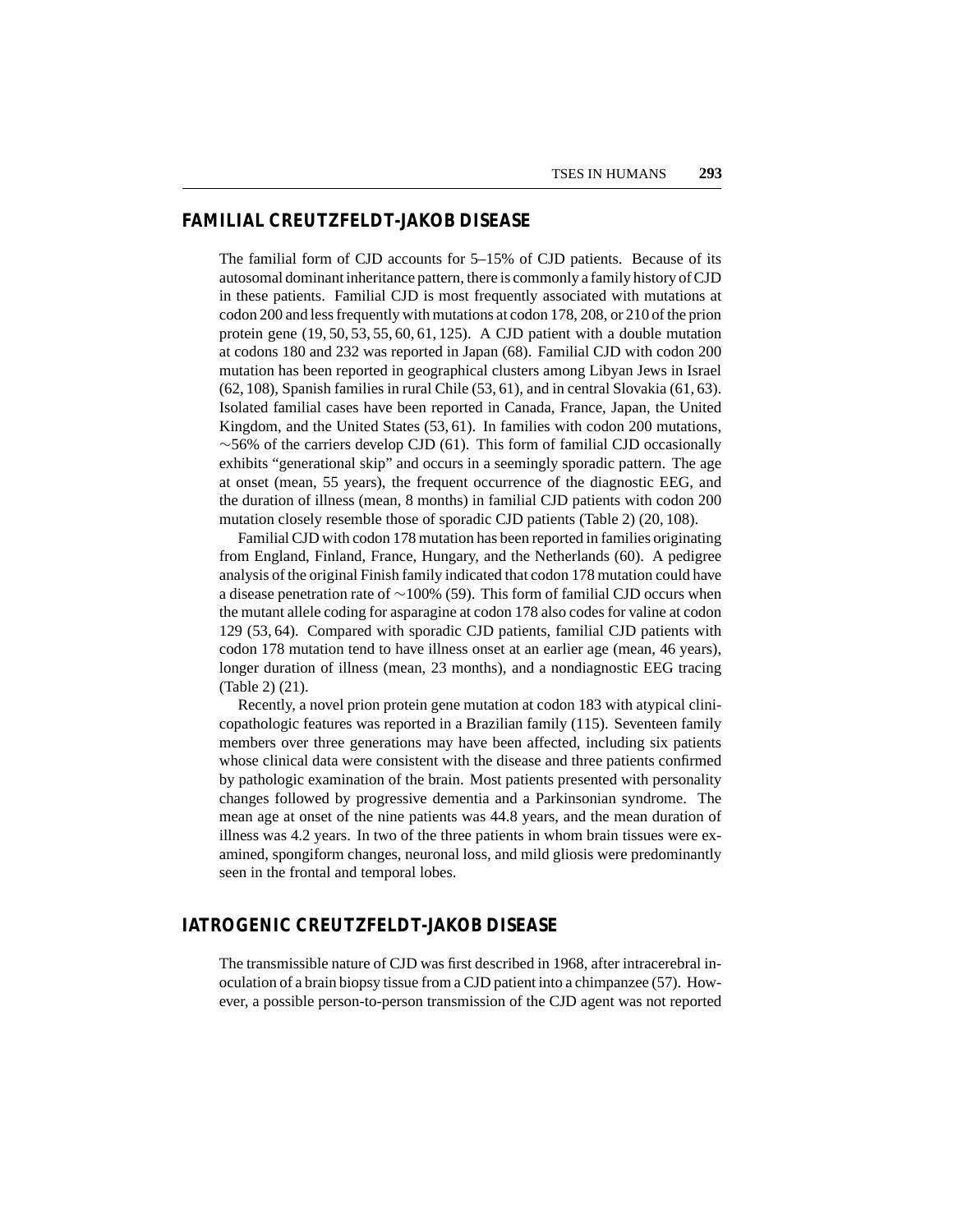<span id="page-11-0"></span>until 1974, when Duffy & co-workers described a 55-year-old patient who developed CJD 18 months after receiving a corneal transplant obtained from a donor with CJD (44). Subsequently, other modes of iatrogenic transmission of the CJD agent were reported, including the use of contaminated EEG depth electrodes (8), neurosurgical instruments (154), cadaveric pituitary-derived gonadotropin (34) and human growth hormone (hGH) (26), and dura mater grafts (27, 146).

# **Human Growth Hormone-Associated Creutzfeldt-Jakob Disease**

reported, meltiding the use of contaminated EEG deptites are a<br>reacted instruments (154), cadaveric pituitary-derived gor<br>around to growth hormone (hGH) (26), and dura mater grafts (2<br> **th Hormone-Associated Creutzfeldt-Ja** Recognition in the United States of the first three hGH-associated CJD cases (26, 58, 82, 147) raised concern in many other countries because of a potentially large number of patients who may have received contaminated hGH. All three US patients had growth failure secondary to growth hormone deficiency and received hGH treatment between 1963 and 1980. Investigation of these and additional CJD cases who received hGH through the National Hormone and Pituitary Program did not identify a single lot of product common to all patients (26, 48). Although the production of discrete lots of hGH involved processing of a batch of ∼5000–20,000 pituitary glands, combining fractions rich in hGH derived from several batches was a common practice (48). Fradkin & co-workers estimated that, between 1963 and 1985, at least 140 infected pituitary glands may have been processed and randomly distributed among many hGH lots (48). In 1985, the use of hGH was discontinued in the United States, and a follow-up study of ∼8000 patients who received hGH through the National Hormone and Pituitary Program between 1963 and 1985 was initiated (110); the study cohort of hGH recipients included 6,282 patients for whom the hGH treatment was confirmed. As of April 1999, 20 of the ∼8000 hGH recipients had died of CJD (LB Schonberger, personal communication). Worldwide, >84 hGH-associated CJD cases have been reported, including cases who received imported US products in Brazil and New Zealand, and cases who received locally produced hGH in Australia, France, and the United Kingdom (14, 77). Although hGH has now been replaced by a hormone synthesized with recombinant technology, additional hGH-associated CJD cases are expected because of the long incubation period.

#### **Dura Mater Graft–Associated Creutzfeldt-Jakob Disease**

In February 1987, the first recognized dura mater graft-associated CJD case was reported in a 28-year-old woman who developed CJD 19 months after a neurosurgical procedure involving implantation of Lyodura, a brand of dura mater graft produced by B Braun Melsungen AG of Germany (27, 146). A telephone survey conducted by CDC investigators indicated that the procedures used by US processors of dura mater grafts were different from those of B Braun Melsungen AG (28); the US processors avoided batch processing of dura mater grafts obtained from different donors and maintained records that allowed identification and tracing of donors of each graft. Because of these differences between the processing of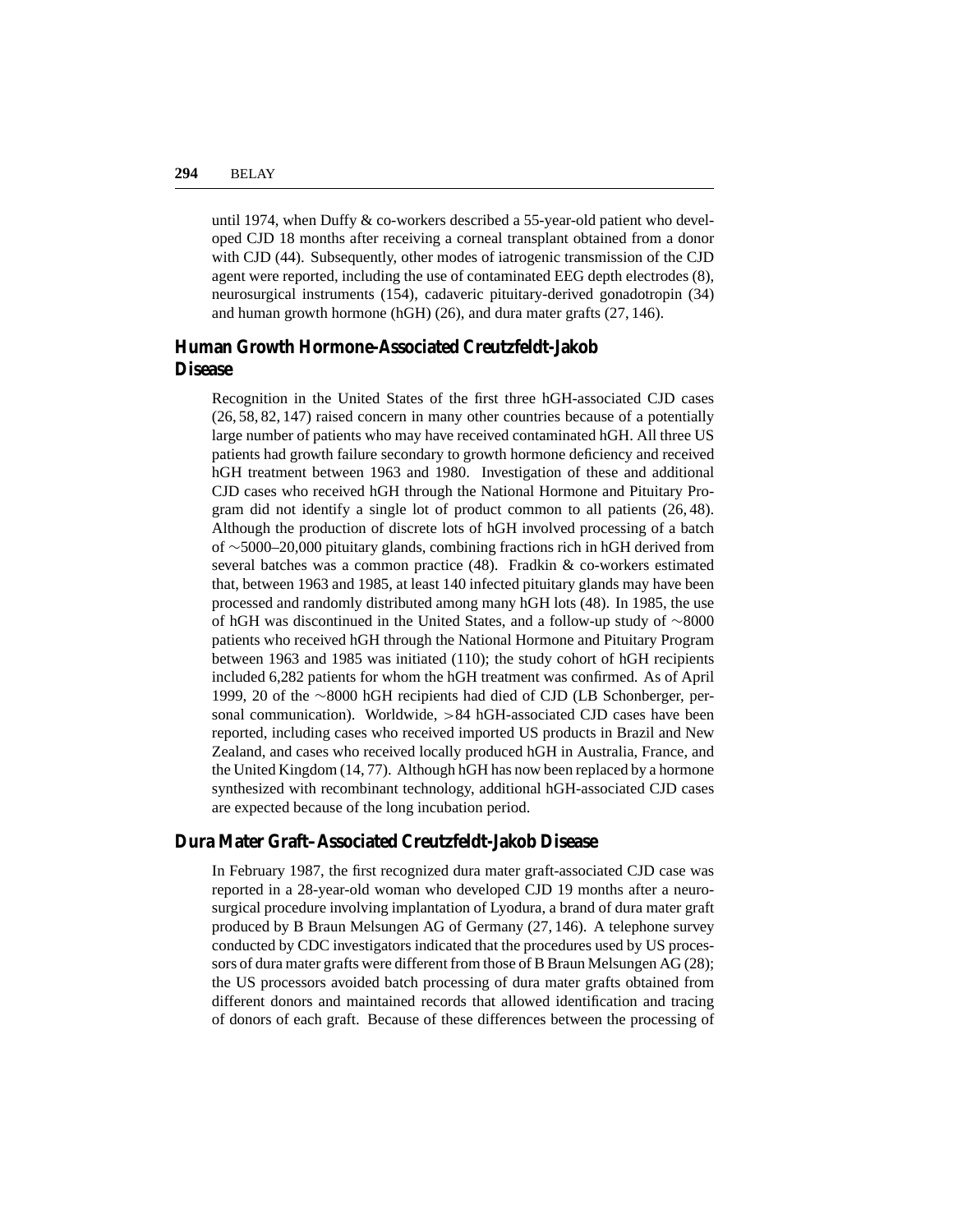<span id="page-12-0"></span>Lyodura and of other similar products, CDC cautioned that the use of Lyodura might carry an increased risk of CJD transmission (28). In June 1987, representatives of B Braun Melsungen AG reported that, as of May 1, 1987, their procedures for collecting and processing dura were revised to reduce the risk of CJD transmission (29, 78).

ring and processing dura were revised to reduce the ring<br>29,78).<br>29,78). Japan (112,158), New Zealand (2D) patients i<br>32,78). Japan (112,158), New Zealand (29), Spain (30,1,<br>1(155), and the United States (90) suggested tha Subsequent case reports of Lyodura-associated CJD patients in Germany (91), Italy (103), Japan (112, 158), New Zealand (29), Spain (30, 101), the United Kingdom (155), and the United States (90) suggested that Lyodura processed before May 1987 was in fact associated with a substantial risk of CJD transmission. The epidemiologic characteristics of dura mater graft-associated CJD patients reported in journals published in English and unpublished US cases investigated by CDC are summarized in Table 3; most of the patients were reported to have received Lyodura processed before 1987. A 1996 nationwide CJD survey in Japan identified 43 dura mater graft-associated CJD patients with illness onset from September 1985 to May 1996; at least 41 of these patients received Lyodura processed before May 1987 (32). The latency period between receipt of a dura mater graft and onset of CJD in the 43 patients ranged from 16 to 193 months (mean, 89 months); the mean age at onset of the patients was 53 years (32). Worldwide, as of September 1998, at least 64 dura mater graft-associated CJD cases have been reported; 57 of these patients were reported to have received Lyodura. Four patients most likely received a non-Lyodura graft, and the type of dura in three patients was unknown (Table 3). In addition, as of June 1998, ∼21 unpublished Lyodura-associated CJD cases have been identified, including cases in Argentina, Australia, Canada, Japan, and the United Kingdom (159). The mean age at onset of the 64 dura mater graft-associated CJD cases was 38.5 years; the mean incubation period was 5.8 years.

Stringent donor selection procedures, including exclusion of donors at high risk for CJD and avoidance of batch processing of dura mater grafts, are essential in ensuring the safety of dura mater grafts. Neuropathologic screening of donors to detect asymptomatic TSEs and institution of a sodium hydroxide inactivation step would further minimize the risk of CJD transmission. Because complete inactivation of the CJD agent in an intact tissue such as dura mater may not be achieved, treatment with sodium hydroxide should not be regarded as a substitute for careful clinical and neuropathologic screening of donors. Even the most stringent donor screening and dura mater processing may not totally eliminate the potential for an infectious graft. Surgeons should be aware of this possibly inherent risk of CJD transmission by dura mater grafts and may want to consider the alternative use of autologous fascia lata, temporalis fascia, or synthetic substitutes (32, 78).

#### **Route of Infection in Iatrogenic-Creutzfeldt-Jakob Disease**

The length of incubation period and the clinical presentation in iatrogenic CJD patients seem to vary depending on the portal of entry. In hGH-associated CJD cases where infection is through the peripheral route, the mean incubation period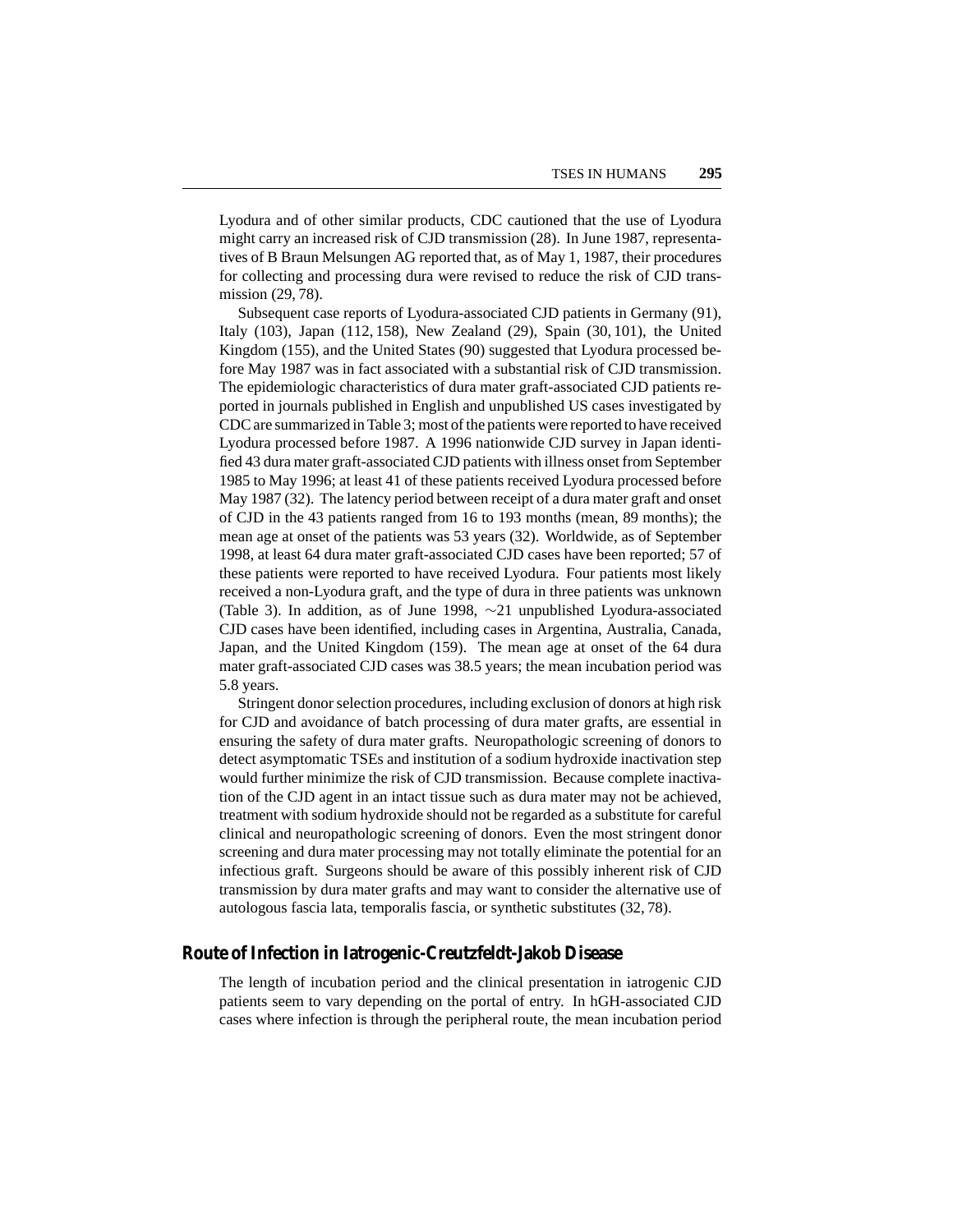|                                           | Age at<br>onset |              | Time of dura    | Time of                               | Latency<br>period | duration<br><b>Illness</b> | Pathologic             | Dura mater               |
|-------------------------------------------|-----------------|--------------|-----------------|---------------------------------------|-------------------|----------------------------|------------------------|--------------------------|
| Country                                   | (years)         | Sex          | implantation    | CJD onset                             | (months)          | (months)                   | confirmation           | graft used               |
| <b>[39]</b><br>Australia (                | 26              | z            | 1982            | 1994                                  | $\overline{14}$   | ూ                          | $\overline{R}^{\circ}$ | Lyodura                  |
|                                           | 61              | z            | 1982            | 1987                                  | 58                |                            | Yes                    | Lyodura                  |
| France (3, 40, 84)                        | 25              | ⊠            | Jul. 17, 1986   | Dec. 1993                             | 89                | $\infty$                   | Yes                    | Lyodura <sup>c</sup>     |
|                                           | 52              | Щ            | 1984            | Mar. 1995                             | 132               | ∽                          | Yes                    | Unknown                  |
|                                           | 59              | ⋝            | Jan. 16, 1989   | Jul. 1992                             | 42                |                            | Yes                    | Unknown <sup>c</sup>     |
| Germany (91)                              | $\delta$        | Щ            | 1984            | $\begin{array}{c} \hline \end{array}$ | $\approx$         |                            | $\sum_{i=1}^{b}$       | Lyodura                  |
| 124)<br>Italy (103,                       | 27              | ⋝            | May 1985        | Jan. 1989                             | 4                 |                            | Yes                    | Lyodura                  |
|                                           | 32              | L            | Nov. 1981       |                                       |                   | ∞                          | Yes                    | Non-Lyodura              |
| 112, 137a<br>141, 157, 158)<br>Japan (32, | 25              |              | Mar. 15, 1984   | Dec. 1986                             | 33                | $\overline{8}$             | Yes                    | Lyodura                  |
|                                           | 35              |              | Feb. 20, 1985   | Sep. 1989                             | 56                | 27                         | Yes                    | Lyodura                  |
|                                           | 47              | ⋢            | Sep. 1985       | Nov. 1994                             | $\frac{10}{10}$   | $\overline{17}$            | Yes                    | Lyodura                  |
|                                           | 52              | ⋝            | Dec. 24, 1984   | Mar. 1993                             | 99                | $\overline{10}$            | Yes                    | Lyodura                  |
|                                           | 65              | $\mathbf{L}$ | Sep. & Oct. 199 | Feb. 1994                             | 28                | $\Omega$                   | $\sum_{i=1}^{n}$       | Non-Lyodura <sup>d</sup> |
|                                           | $\frac{8}{3}$   | ⊠            | Dec. 1985       | May 1996                              | 125               | ∞                          | Yes                    | Lyodura                  |
|                                           | $\frac{8}{3}$   | Щ            | Sep. 1986       | 1996                                  | 120               |                            | Yes                    | Lyodura                  |
| New Zealand (29)                          | 25              | ⋝            | 1985            | May 1988                              | $\overline{31}$   | $\mathrel{\sim}$           | Yes                    | Lyodura                  |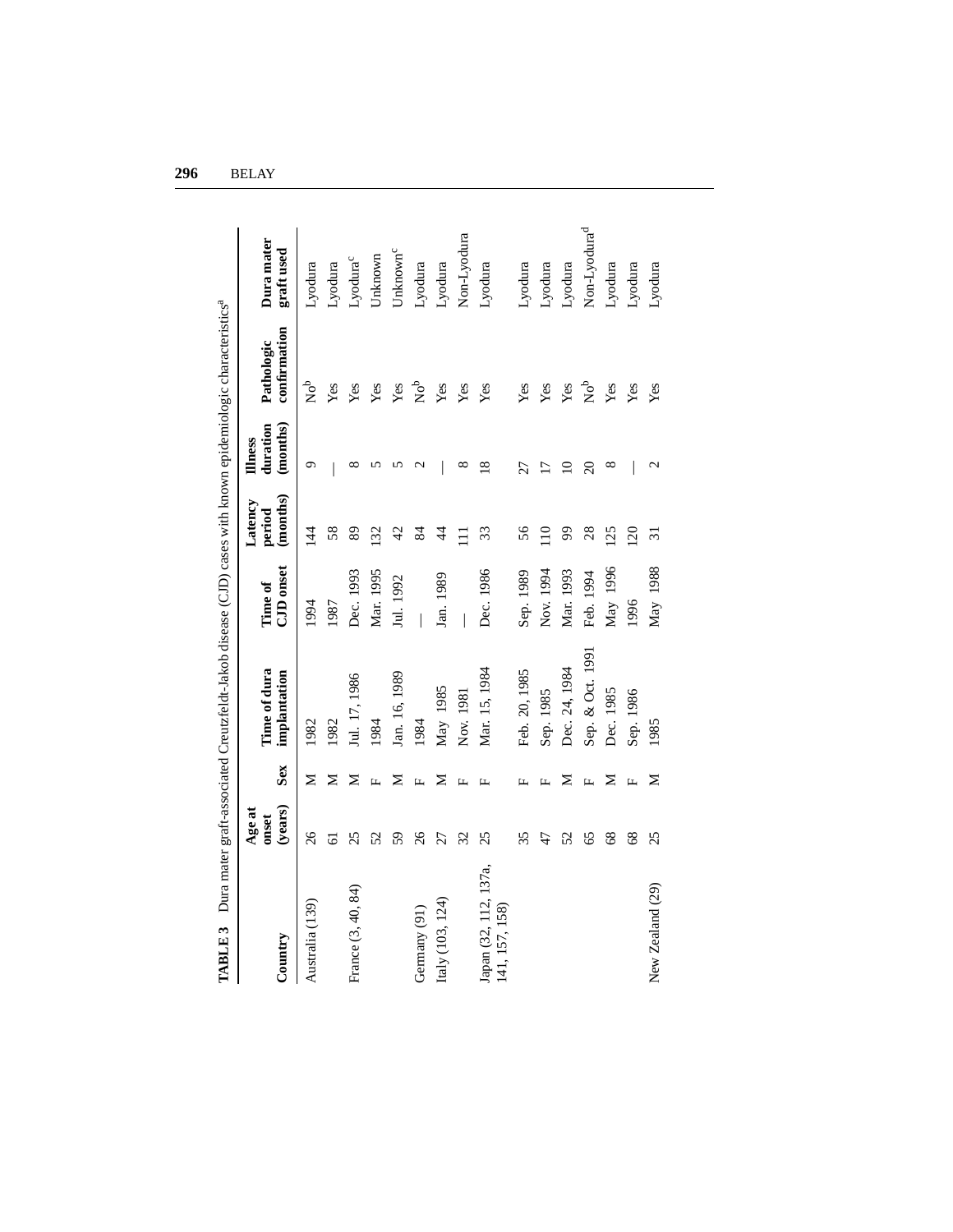| Spain (30, 33a, 101)              | $\frac{8}{18}$ | Z | Apr. 18, 1983                                                                                                                                                                                                                                                                                                                                               | 1991      | 79             | ξ               | Yes | Lyodura     |
|-----------------------------------|----------------|---|-------------------------------------------------------------------------------------------------------------------------------------------------------------------------------------------------------------------------------------------------------------------------------------------------------------------------------------------------------------|-----------|----------------|-----------------|-----|-------------|
|                                   | $\overline{0}$ | ⊠ | Nov. 22, 1983                                                                                                                                                                                                                                                                                                                                               | 1985      | $\overline{a}$ | $\overline{21}$ | Yes | Lyodura     |
|                                   | 34             | Z | Dec. 5, 1983                                                                                                                                                                                                                                                                                                                                                | 1992      | 105            | I               | Yes | Lyodura     |
|                                   | $\pm$          | Щ | May 1989                                                                                                                                                                                                                                                                                                                                                    | Oct. 1992 | $\pm$          | 4               | Yes | Lyodura     |
|                                   | 57             | Щ | Jun. 24, 1984                                                                                                                                                                                                                                                                                                                                               | 1987      | 43             | 25              | Yes | Lyodura     |
| United Kingdom<br>(45, 155)       | $\mathcal{S}$  | ⊠ | Oct. 1985                                                                                                                                                                                                                                                                                                                                                   | Aug. 1989 | $\frac{4}{6}$  | 4               | Yes | Lyodura     |
|                                   | 4              | Щ | 1983                                                                                                                                                                                                                                                                                                                                                        | 1991      | 96             |                 | Yes | Lyodura     |
|                                   | 51             | L | 1969                                                                                                                                                                                                                                                                                                                                                        | 1978      | 84             | c               | pp  | Unknown     |
| (5, 27, 90, 146)<br>United States | 28             | 山 | Apr. 1985                                                                                                                                                                                                                                                                                                                                                   | Nov. 1986 | $\overline{0}$ | 4               | Yes | Lyodura     |
|                                   | 28             | Щ | Sep. 1985                                                                                                                                                                                                                                                                                                                                                   | 1990      | 8              | $\frac{8}{18}$  | Yes | Lyodura     |
|                                   | 39             | L | Jul. 13, 1992                                                                                                                                                                                                                                                                                                                                               | Jun. 1998 | 72             |                 | Yes | Non-Lyodura |
|                                   | 72             | ≍ | Nov. 21, 1990                                                                                                                                                                                                                                                                                                                                               | May 1995  | 24             | $\mathcal{C}$   | pp  | Non-Lyodura |
|                                   |                |   | <sup>p</sup> The CID diagnosis in these patients was based on clinical data and a CSF test positive for protein 130/131 (in the Australian patient) or the presence of the diagnostic EEG<br>tracing (in the other four patients).<br>Additional dura mater graft-associated CJD cases not included in this table have been reported (see text for details) |           |                |                 |     |             |
|                                   |                |   | "The Lyodura in the 25-year-old patient was used for embolization of the external carotid artery for a nasopharyngeal angiofibroma (3) and the unknown dura mater graft in the<br>59-year-old for embolization of the fourth and                                                                                                                            |           |                |                 |     |             |
|                                   |                |   |                                                                                                                                                                                                                                                                                                                                                             |           |                |                 |     |             |

TSES IN HUMANS **297**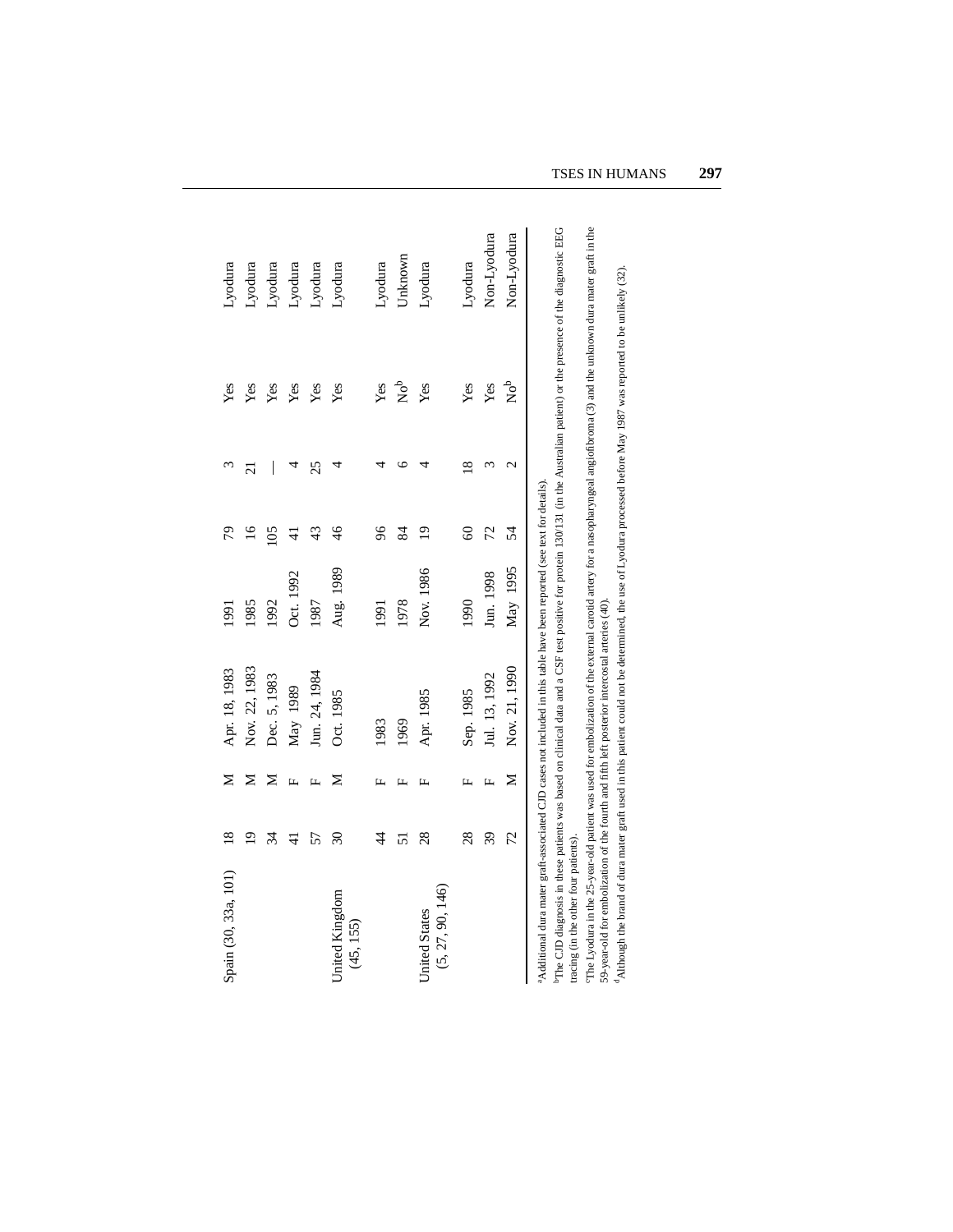<span id="page-15-0"></span>has been estimated to be as long as 12 years or longer (14). These patients commonly present with gait abnormalities and ataxia (22, 48). Dementia, a common presenting symptom in sporadic CJD patients, is a late manifestation and is mild (49). Because of the resemblance of this clinical presentation with kuru, it was suggested that the peripheral route of infection may be responsible for a predominantly cerebellar dysfunction at the time of clinical presentation. In contrast, in dura mater graft-associated CJD cases, where the infective tissue is directly placed in the cranium, the mean incubation period was shown to be around 6 years. Although patients with dura mater graft-associated CJD tend to be younger than sporadic CJD patients (mean age, 38.5 and 60.0 years, respectively), their symptomatology is almost identical (45).

#### **POLYMORPHISM AT CODON 129**

ause of the resonblance of this clinical presentation with<br>that the peripheral route of infection may be responsible<br>the the peripheral route of infection may be responsible<br>refellar dysfunction at the time of clinical pre The human prion protein gene has been shown to exhibit polymorphism for methionine or valine at codon 129. A number of studies have indicated that this polymorphism may play a significant role in determining host susceptibility and the phenotypical disease expression of familial, iatrogenic, or sporadic CJD. Three different studies involving analysis of the prion protein gene of 41 hGH and gonadotropin-associated CJD cases showed that 38 (92.7%) of the cases were homozygous for either methionine (21 cases) or valine (17 cases), and 3 (7.3%) cases were heterozygous for methionine and valine (Met/Val) (16, 35, 41). In addition, Brown and co-workers reported that 12 dura mater graft-associated CJD cases tested for codon 129 polymorphism were found to be homozygous for methionine (16). In comparison, among the 261 healthy controls used in the same studies, 126 (48.3%) were shown to be homozygous for either methionine (97 controls) or valine (29 controls), and 135 (51.7%) were heterozygous with Met/Val. Previously, Palmer & co-workers had shown that, among the 22 sporadic CJD cases they tested, 21 (95.5%) cases were homozygous for either methionine (16 patients) or valine (5 patients), and 1 case (4.5%) was heterozygous with Met/Val (118). Hence, persons who are homozygous for either methionine or valine at codon 129 seem to be predisposed to developing sporadic or iatrogenic CJD. In contrast, heterozygosity with Met/Val at codon 129 seems to be protective against both sporadic and iatrogenic CJD.

In addition, the methionine and valine polymorphism at codon 129 when combined with a mutation at codon 178 has been shown to influence the phenotypical disease expression of inherited TSEs in humans (64). When the mutant allele of the prion protein gene coding for asparagine at codon 178 also codes for valine at codon 129, it produces a clinical picture consistent with CJD rather than FFI. In contrast, when the mutant allele coding for asparagine at codon 178 also codes for methionine at codon 129, it produces a clinical picture consistent with FFI rather than CJD.

A study in Britain suggests that polymorphism at codon 129 may influence the pattern of PrP-res deposition and astrocytosis in sporadic CJD patients (97). Patients with valine homozygosity appeared to be associated with greater PrP-res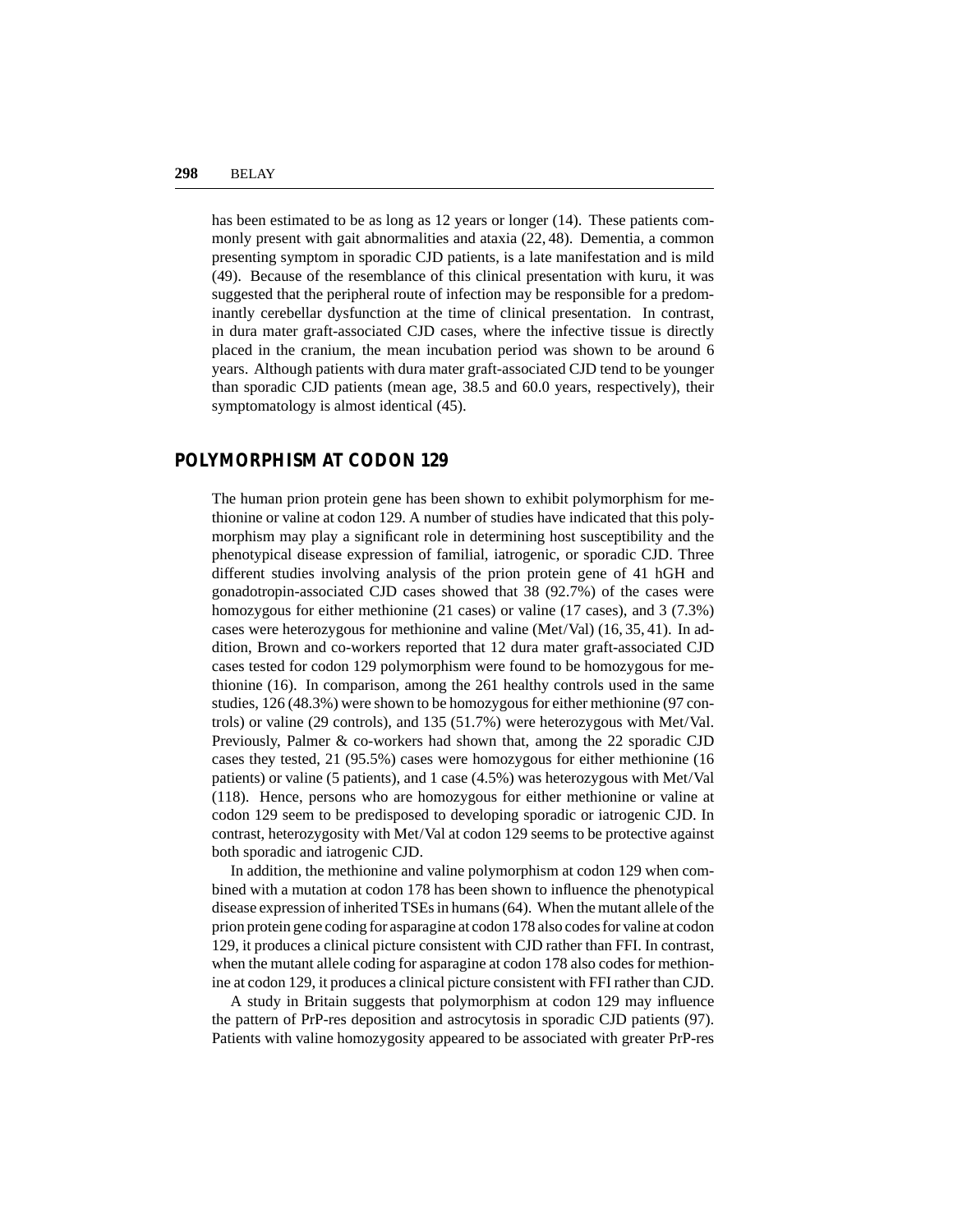<span id="page-16-0"></span>deposition and astrocytosis in deep gray matter areas. In contrast, patients with methionine homozygosity showed greater PrP-res deposition and astrocytosis in cortical areas. Patients with Met/Val heterozygosity had a mixed deep gray matter and cortical brain pathology. The distribution of spongiform change was not associated with any particular polymorphism at codon 129.

## **GERSTMANN-STR AUSSLER-SCHEINKER SYNDROME ¨**

ortical brain pathology. The distribution of spongtrom<br>
with any particular polymorphism at codon 129.<br>
IN-STRÄUSSLER-SCHEINKER SYNDROME<br>
milial disease with autosomal dominant inheriance, was<br>
different mann, Sträussler, GSS, a familial disease with autosomal dominant inheritance, was first described in 1936 by Gerstmann, Sträussler, & Scheinker (134). Since then, the name GSS has been used to describe a heterogeneous group of neurodegenerative disorders with a familial origin, infrequent myoclonus and diagnostic EEG, and a neuropathologic feature of numerous amyloid plaques. GSS is considered a variant of the familial form of CJD, but it is primarily associated with mutations at codon 102 and less frequently with mutations at codon 105, 117, 145, 198, or 217 of the prion protein gene (43, 53). It occurs at an estimated annual incidence of 5 cases/100 million population. Neurologic signs and symptoms that are commonly reported in GSS patients include cerebellar ataxia, gait abnormalities, dementia, dysarthria, ocular dysmetria, and hyporeflexia or areflexia in the lower extremities (85). However, the different prion protein gene mutations in GSS patients are associated with a widely variable clinical presentation, age at onset, and duration of illness (Table 2). The relatively frequent prion protein gene mutations associated with GSS and their clinicopathologic features are briefly described here.

#### **Codon 102**

The prion protein gene mutation at codon 102, the most frequently seen mutation in GSS, is associated with a predominantly cerebellar dysfunction at the time of clinical presentation, early age at onset (mean, 48 years), and a prolonged duration of illness (mean, 5 years) (18, 53); patients commonly present with slowly progressive gait abnormalities and ataxia. This form of GSS has been reported in families from Austria, Britain, Canada, France, Germany, Israel, Italy, Japan, and the United States (18, 53, 55, 70, 88). Pedigree and genetic analyses of a 39-year-old woman with GSS indicated that the original Austrian family reported by Gerstmann and co-workers carries a prion protein mutation at codon 102 (86).

#### **Codon 105**

A prion protein gene mutation at codon 105 with an unusual clinical picture consisting of spastic paraparesis, cerebellar dysfunction, and dementia has been reported in three Japanese families (80, 81, 156). The age at onset of the patients ranged from 38 to 48 years (mean, 44 years), with a median illness duration of 7 years (mean, 8.8 years). The neuropathology of these patients showed the presence of numerous amyloid plaques and variable degrees of neurofibrillary tangles in the absence of spongiform changes (80, 81).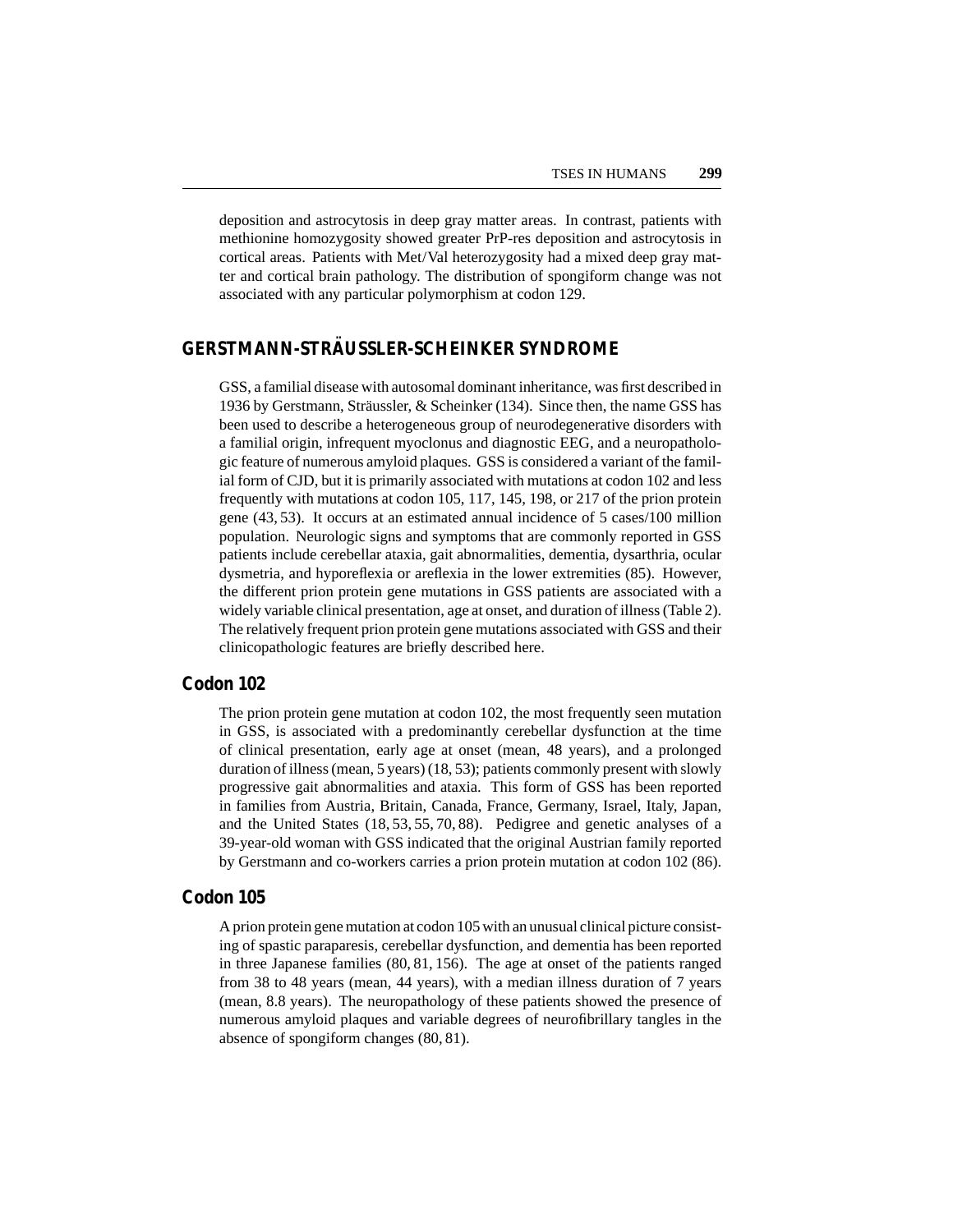#### <span id="page-17-0"></span>**Codon 117**

GSS patients with a prion protein gene mutation at codon 117 predominantly present with dementia associated with extrapyramidal and pyramidal signs (72). Although some patients may develop ataxia, it is relatively a minor feature. This form of GSS has been reported in a large US family of German descent (73, 116) and a French-Alsatian family (43, 149). A 22-year follow-up of the US family indicated that at least 24 family members over five generations might have been affected with a similar disease (116). The neuropathologic profile of the proband of this family was consistent with GSS. The mean age at onset of 20 affected family members was 38 years (range, 22–58 years); the mean duration of illness was 3.4 years (range, 1.5–7 years) (116). Hsiao & Prusiner have described this form of GSS as "dementing GSS" and the codon 102 variant as "ataxic GSS" (72). A second US family with GSS associated with a prion protein gene mutation at codon 117 with early onset gait dysfunction, prominent ataxia, and pseudobulbar and Parkinsonian signs has been reported (102).

#### **Codon 198**

The largest and probably most studied family with GSS is the Indiana kindred. A pedigree analysis of this kindred with 1230 members identified 67 affected patients over six generations (47). Most of these patients had symptoms of cerebellar ataxia, dementia, and Parkinsonian features. The mean age at onset of 16 affected members of the kindred was 52 years (range, 34–71 years) (47). Several affected members had neuropathologic findings consistent with GSS (4, 42, 56). Subsequent studies demonstrated the presence of a mutation at codon 198 of the prion protein gene in at least 11 well-documented affected members of the Indiana kindred (42, 71).

#### **FATAL FAMILIAL INSOMNIA**

some patients may develop ataxia, it is relatively a minimum<br>some patients may develop ataxia, it is relatively a minimals SSS has been reprorted in a large US family of German doch-Alsatian family (43, 149). A 22-year fol Patients with severe dementia and bilateral symmetrical degeneration of the thalamus have been reported since 1939 (140). Whether these earlier cases shared a similar neuropathology with cases later described as FFI is less clear. The name FFI was first used in 1986 by Lugaresi and co-workers to describe a 52-year-old man who presented with progressive insomnia and autonomic dysfunction, followed by dysarthria, tremor, and myoclonus; the patient's two sisters and many other relatives over three generations had died of a similar disease (96). Neuropathologic examination of the patient and one of his sisters showed neuronal degeneration and reactive astrocytosis confined to the anterior and dorsomedial nuclei of the thalamus; no spongiform changes or inflammatory infiltrates were noted (96). Subsequent study of other affected family members of these siblings, with a total of 22 probable and 7 neuropathologically confirmed cases over five generations, showed a pattern consistent with autosomal dominant inheritance (98); the presence of a mutation at codon 178 of the prion protein gene was later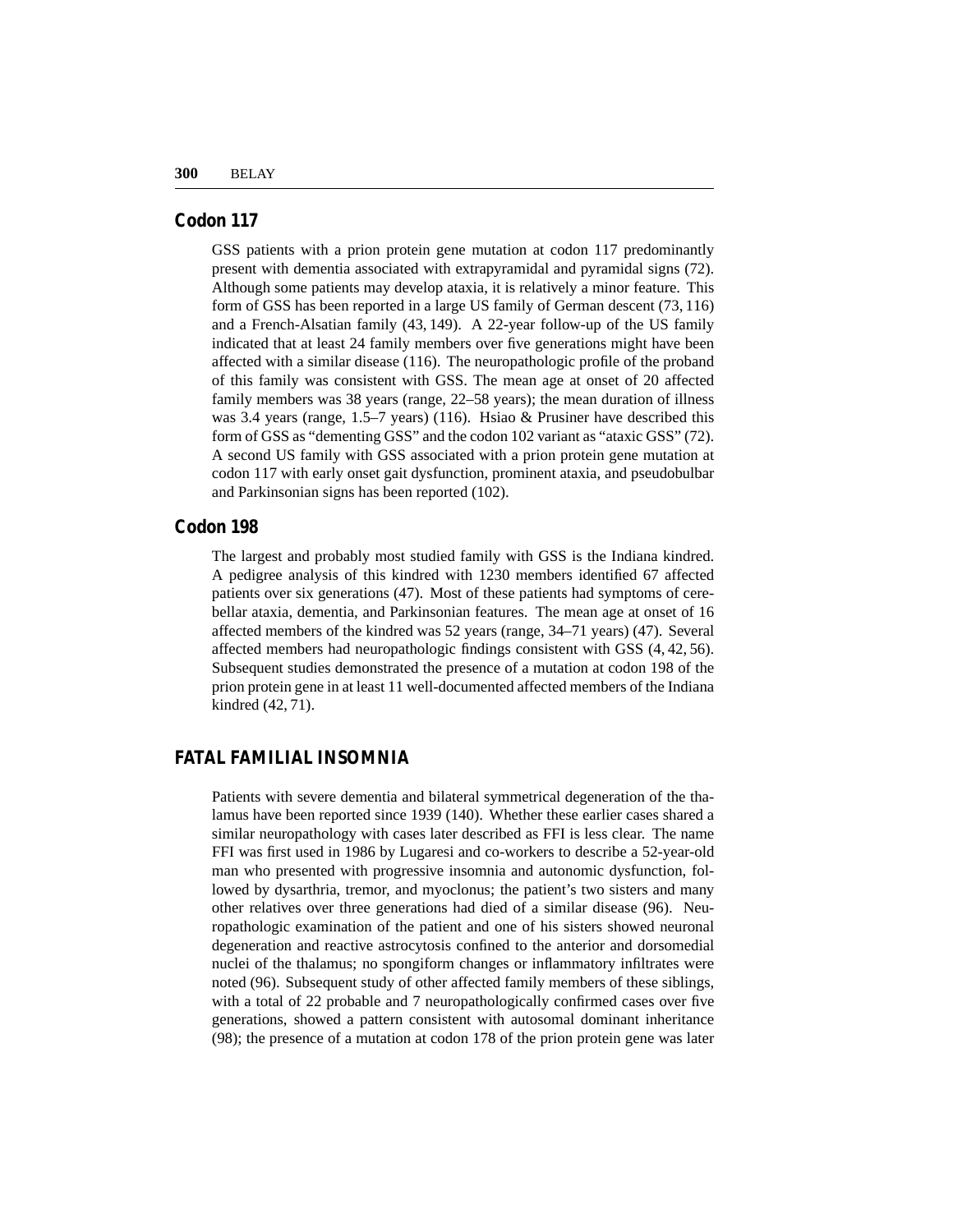<span id="page-18-0"></span>demonstrated in some of these patients (107). Before Lugaresi and co-workers' description of FFI, a US kindred with an illness that had some features consistent with FFI was reported. At least two of the seven affected members had a neuropathologic picture that included marked gliosis and neuronal loss in the dorsomedial and midline thalamic nuclei and a mutation at codon 178 of the prion protein gene (95, 123).

nologic picture that included marked gloosis and neurons<br>and midline thalmic nuclei and a mustaion at codon<br>and midline thalamic nuclei and a mustaion at codon<br>ene (95, 123).<br>e, 24 kindreds with FFI associated with a mutat To date, 24 kindreds with FFI associated with a mutation at codon 178 of the prion protein gene were reported worldwide, including cases in Australia, Austria, Britain, France, Germany, Italy, Japan, and the United States (11, 54a, 105, 106, 114, 123, 133, 135). The mean age at onset of affected family members of nine of the FFI kindreds was 49.3 years (range, 25–72 years); the mean duration of illness was 12.5 months (range, 5–25 months). The predominant feature in most FFI patients is involvement of the thalamus associated with severe sleep disturbances, often with intractable insomnia, and autonomic dysfunction (98). The sleep disorder is characterized by loss of the slow-wave and rapid-eye-movement phases of the sleep cycle (98, 107). The autonomic dysfunction commonly seen in FFI patients includes hyperhidrosis, hyperthermia, tachycardia, and hypertension (98, 107). Cerebellar dysfunction, enacted dream states, myoclonus, and pyramidal signs are also reported in affected patients. A loss of circadian rhythm in the production of growth hormone, prolactin, and melatonin can occur. The diagnostic EEG seen in a majority of CJD patients is rarely seen in FFI patients. The neuropathology shows marked neuronal loss in the thalamus and mild gliosis; spongiform changes or plaques are rarely demonstrated (98). Minimal to mild gliosis has been demonstrated in both the cerebrum and cerebellum. The absence of spongiform changes and the unusual clinical presentation had raised questions about whether FFI should be classified as one of the TSEs. Demonstration of the presence of PrP-res in the brain of affected patients has since resolved this dilemma (107). The proteinase K–treated PrP-res fragment associated with FFI is distinguished by a different pattern of glycosylation and size (113). Although rare sporadic cases are reported, FFI is primarily associated with an allele that has a specific prion protein gene mutation at codon 178 in combination with methionine at the polymorphic codon 129 (64, 113). The polymorphism at codon 129 of the non-mutant allele in FFI patients influences the duration of the disease. The illness duration has been reported to be significantly shorter in FFI patients with methionine homozygosity at codon 129 (mean  $12 \pm 4$  months) compared with patients with methionine and valine heterozygosity (mean  $21 \pm 15$  months). The age at onset was not significantly different in the two groups of patients (54a).

### **NEW VARIANT CREUTZFELDT-JAKOB DISEASE**

#### **Clinicopathologic Features**

New variant CJD (nvCJD) was first reported on March 20, 1996, when the UK government's expert advisory committee announced its conclusion that the agent causing BSE might have spread to humans, based on recognition of 10 persons with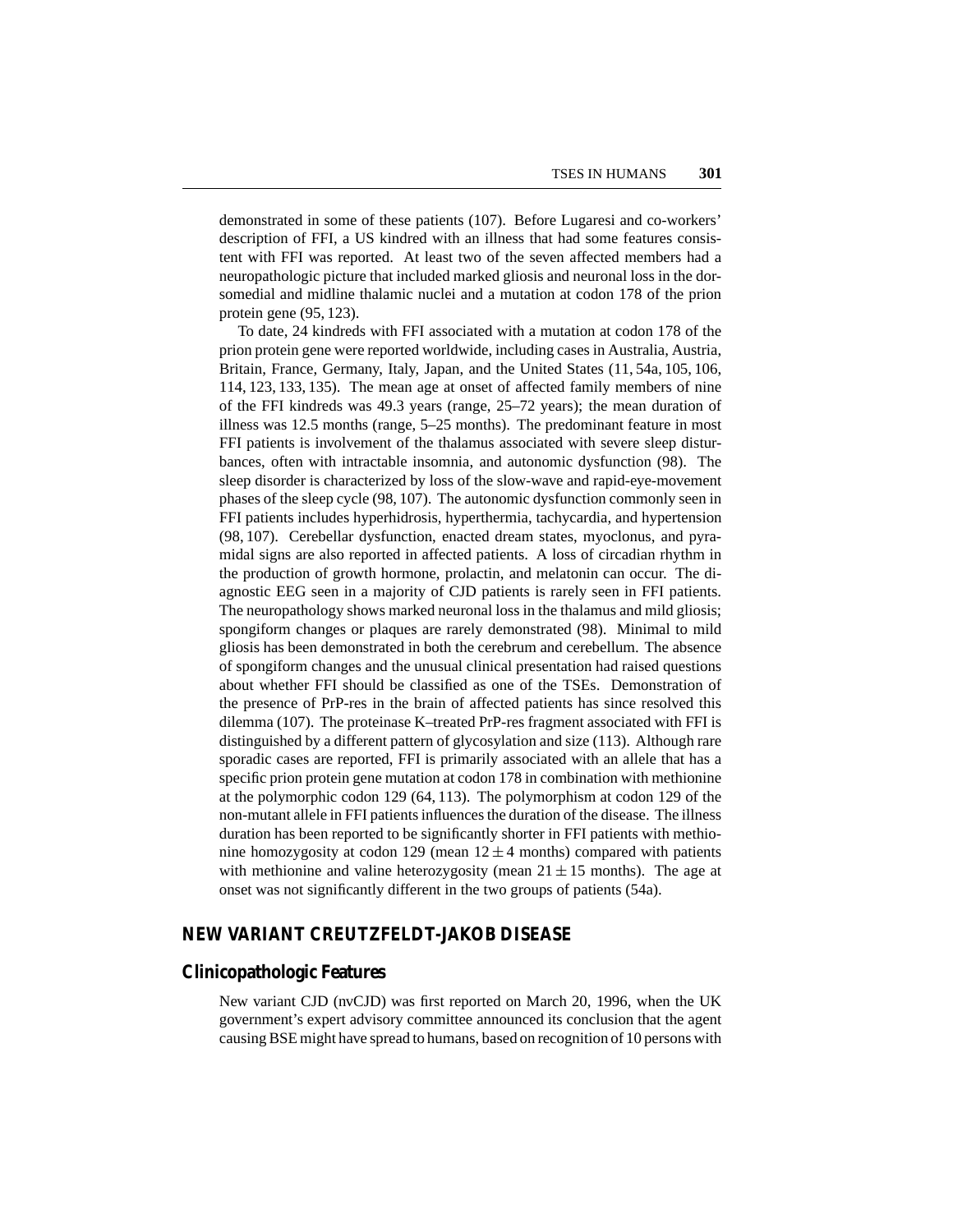(153). Their proposal that wCJD was a new disease et also<br>
at of these young paitents with unusual clinical features<br>
recognizable CJD risk factors or prion protein gene ab<br>
but uniform neuropathologic profile observed in a newly recognized variant form of CJD during February 1994 to October 1995. In April 1996, Will & co-workers described the detailed clinical and neuropathologic features of these 10 patients, who ranged in age from 16 to 39 years (median age, 28 years) (153). Their proposal that nvCJD was a new disease entity was based on a cluster of these young patients with unusual clinical features in the absence of known recognizable CJD risk factors or prion protein gene abnormalities and the unique but uniform neuropathologic profile observed in all the patients. The unusual clinical features of the 10 nvCJD patients included prominent behavioral changes at the time of clinical presentation, with subsequent onset of neurologic abnormalities, including ataxia within weeks or months, dementia and myoclonus late in the illness, an illness duration of at least 6 months, and nondiagnostic EEG changes (31, 153). The unique neuropathologic findings included spongiform changes most evident in the basal ganglia and thalamus with sparse distribution throughout the cerebral cortex, and widespread kuru-type amyloid plaques in both the cerebellum and cerebrum. The morphology of the plaques, with a pale periphery and surrounding spongiform lesions, was different from that generally seen in patients with classic CJD but resembles the "florid" plaques described in scrapie. Immunohistochemical analysis showed accumulation of PrP-res in high densities in both the cerebellum and cerebrum. Intensified CJD surveillance in other European countries did not identify cases with similar clinicopathologic profile, except one case in France (33).

As of February 28, 1999, a total of 38 confirmed cases and 2 probable cases of nvCJD had been reported in the United Kingdom (Figure 1). The age at onset of the nvCJD patients ranged from 16 to 52 years (median age, 28 years) (161). A report of the first 21 nvCJD patients indicated that they all had early onset behavioral change symptoms and a nondiagnostic or normal EEG tracing (161). The median



**Figure 1** New variant Creutzfeldt-Jakob disease deaths in the United Kingdom, January 1995 to February 1999. Data from Department of Health, United Kingdom, Monthly Creutzfeldt-Jakob disease figures, April 12, 1999, London.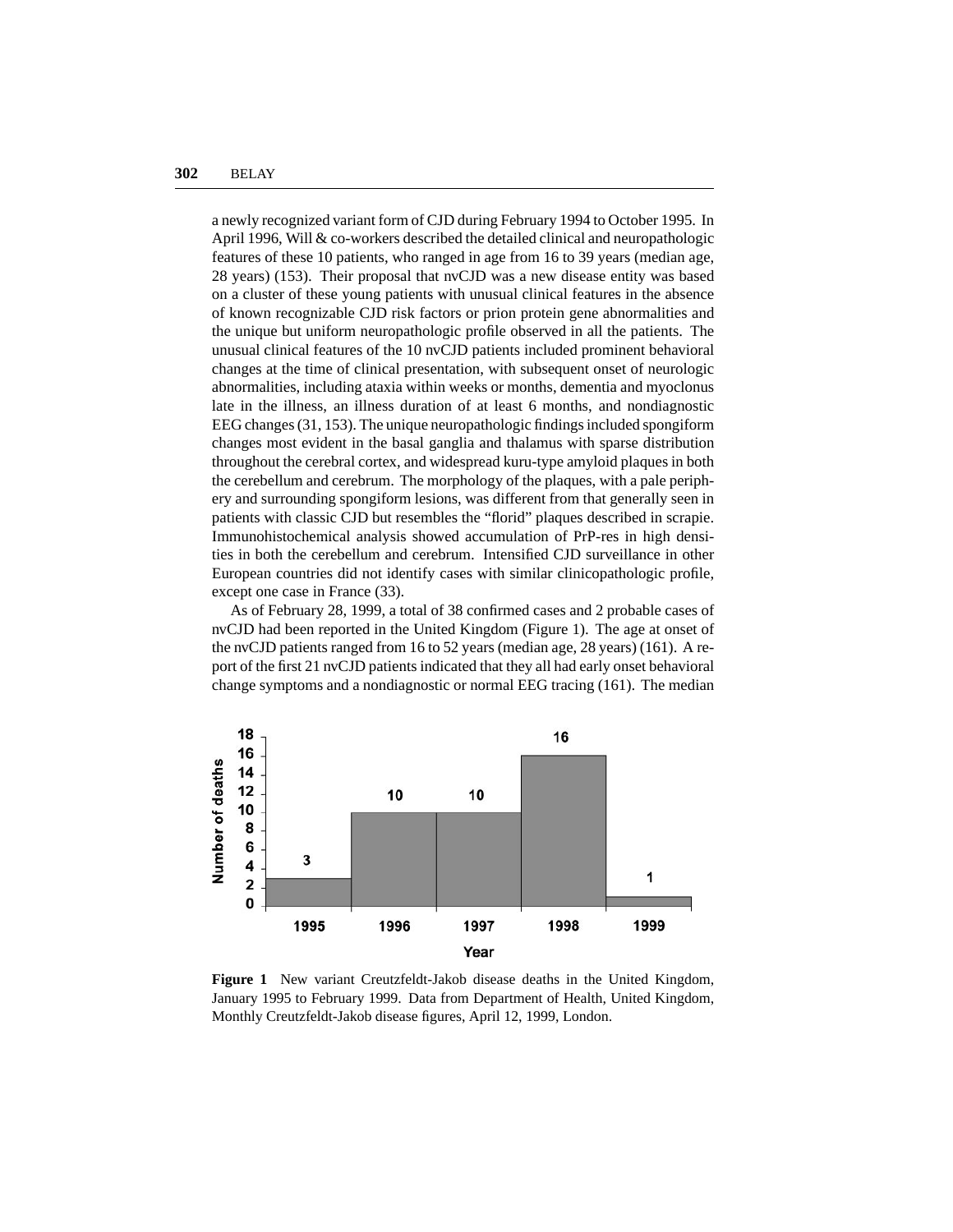<span id="page-20-0"></span>oor concentration, paranota deiussion, recklessness, or<br>oncentration, paranotal deius inon, recklessness, or<br>ensishad a combination of at least two of the behaviortal clur of the 14 mCJD patients presented with dysesthesi<br> illness duration of these patients was 14 months. An analysis of the first 14 nvCJD patients revealed that nine of them presented with behavioral change symptoms, such as agitation, aggression, anxiety, apathy, depression, emotional lability, insomnia, poor concentration, paranoid delusion, recklessness, or withdrawal; 5 of these patients had a combination of at least two of the behavioral change symptoms (160). Four of the 14 nvCJD patients presented with dysesthesia or parasthesia, and one patient presented with forgetfulness. All the other patients who did not present with behavioral changes developed the behavioral change symptoms early in the illness. None of the 14 patients developed overt neurologic signs within the 4-month period after illness onset. The time interval from illness onset to development of overt neurologic signs ranged from 4- to 24.5 months (median, 6.3 months) (161). The first neurologic sign was usually ataxia with rapid progression of the illness, including development of global cognitive impairment, involuntary movements, incontinence of urine, progressive immobility, unresponsiveness, and mutism. Almost at the same time as the appearance of clear neurologic signs, 12 of the 14 nvCJD patients had delusions, such as a belief that snipers were in the kitchen, patient's baby had recently died, or microscopic people were inside a patient's body. These delusional beliefs were usually fleeting, lasting for hours or days. Magnetic resonant imaging results of some of the nvCJD patients showed typical abnormalities, including high signals in the posterior thalamic areas on T2-weighted images. Interestingly, protein 14-3-3 in the cerebrospinal fluid was detected in only 2 of the 5 patients tested (161). Detection of this protein has been reported to be highly specific and sensitive for the diagnosis of classic CJD (40). In one study, the 14-3-3 protein was detected in the cerebrospinal fluid of all 10 BSEinfected cattle tested and in only 1 of 6 healthy controls (93). All nvCJD patients so far tested for codon 129 polymorphism were homozygous for methionine (161).

Very strong epidemiologic and laboratory evidence is accumulating for a causal association between BSE and nvCJD. The epidemiologic evidence is mainly based on the geographic clustering of nvCJD patients in the United Kingdom where the overwhelming majority of BSE cases were reported. The laboratory evidence was provided by experimental data from (*a*) a French study that involved inoculation of macaques with brain tissues obtained from BSE-infected cattle (92); (*b*) a Western blot analysis of infecting prions obtained from BSE-infected animals and nvCJD patients (36); and (*c*) an ongoing animal model study involving panels of inbred mice that is being conducted in Scotland (23).

### **Geographic Clustering**

The occurrence of unexplained spongiform encephalopathy in at least 13 UK decedents <30 years of age between 1995 and 1997 is extraordinary. In the United States, for a population ∼4 times greater than that of the United Kingdom, from 1990 through 1994, mortality data analysis identified one CJD death in a person <30 years of age, a patient who received hGH injections (31). The absence of similar cases in other BSE-free countries despite intensive surveillance efforts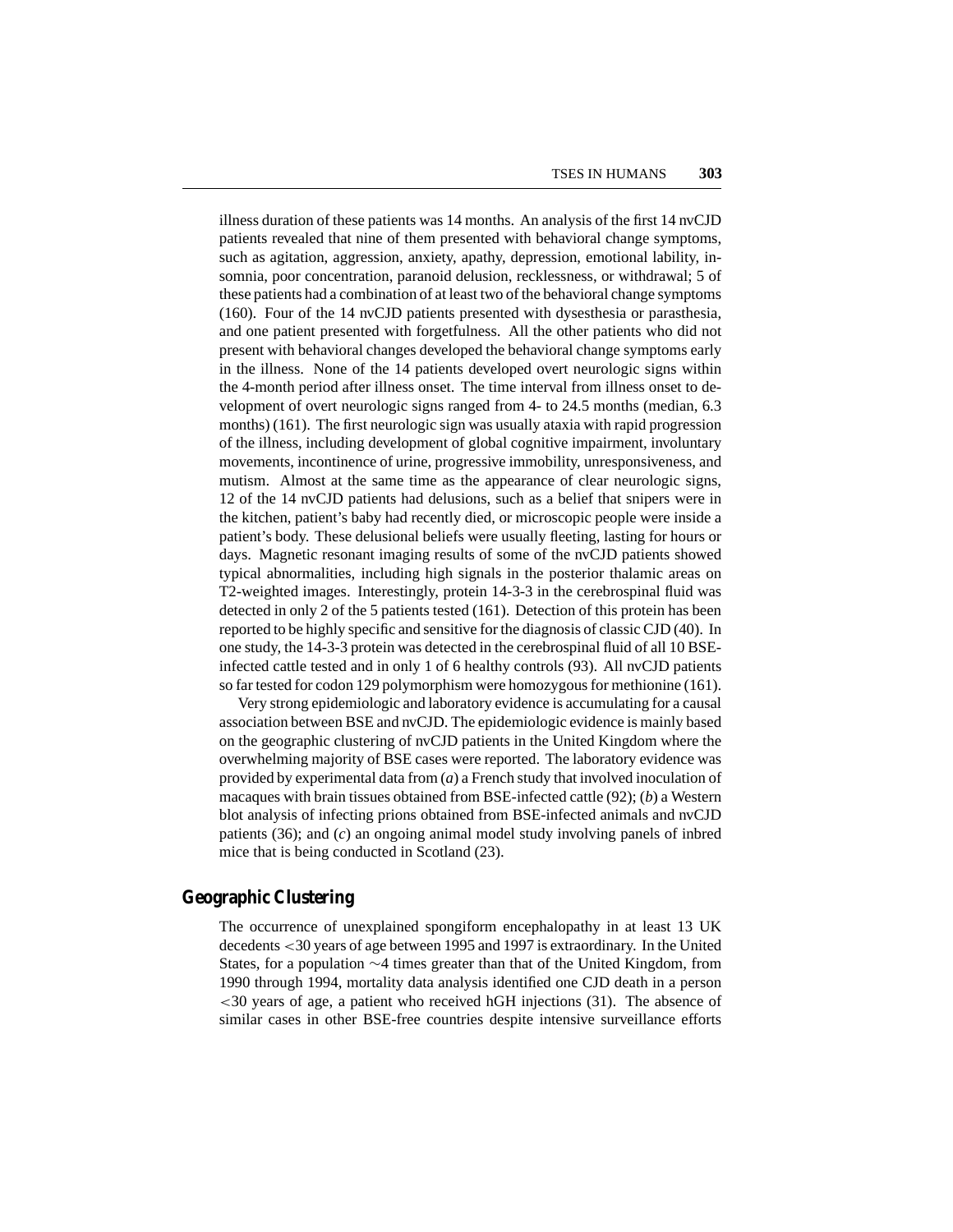<span id="page-21-0"></span>supports the link between the nvCJD outbreak and the BSE outbreak in the United Kingdom. The interval between the initial widespread exposure to potentially contaminated food (1984–1989) and illness onset of the initial nvCJD patients (1994–1996) is consistent with known incubation periods for CJD.

## **Experimental Study Using Macaques**

Fo) is consistent with known incubation periods for CD<br>
Study Using Macaques<br>
96, French researchers reported an experimental study of<br>
26, French researchers reported an experimental study<br>
brain homogenates obtained from In June 1996, French researchers reported an experimental study of three cynomologous macaques (two adults and one neonate) that were intracerebrally inoculated with brain homogenates obtained from BSE-infected cattle (92). The adult macaques developed a neurologic disease 150 weeks postinoculation that was characterized by behavioral changes, including depression, edginess, and voracious appetite, followed by ataxia, gait abnormalities, tremors, and late onset myoclonus. Neuropathologic examination revealed numerous "florid" plaques in all the three macaques with plaque morphology and distribution indistinguishable from that seen in nvCJD patients. Two other macaques inoculated with the sporadic CJD agent showed a different neuropathologic picture with numerous lesions in the cortex and no plaques. Because cynomologous macaques represent the nearest available experimental model to humans, the findings of this study provided significant laboratory evidence for a possible link between nvCJD and BSE.

#### **Western Blot Analysis**

In October 1996, Collinge and co-workers reported that PrP-res obtained from sporadic, iatrogenic, and nvCJD patients can be distinguished by different banding patterns on Western blot analysis (36). Types-1 and -2 Western blot banding patterns were seen in PrP-res obtained from sporadic CJD patients, a predominantly type-3 pattern in iatrogenic CJD patients, and a type-4 pattern in all 10 nvCJD patients tested. Western blot analysis of PrP-res obtained from cattle and domestic cats naturally infected with BSE and mice and a macaque with experimental BSE showed the type 4 pattern, indicating that PrP-res obtained from BSE-infected cattle has similar molecular properties as PrP-res obtained from the nvCJD patients. The type-4 pattern was distinguishable from the type-3 pattern mainly in the band intensity or glycoform ratio.

#### **Experimental Study Using Inbred Mice**

The strongest and most compelling evidence for a causal association between BSE and nvCJD was provided by an ongoing study that is being conducted in Scotland by Bruce and co-workers (23). In this elaborate study, the authors reported that a panel of inbred mice inoculated with the agent causing BSE or nvCJD exhibited indistinguishable patterns of incubation periods and "lesion profile." In previous studies, three panels of inbred mice (RIII, C57BL, and VM) and a panel of crossbred mice (C57BL  $\times$  VM) were challenged with brain homogenates obtained from eight cattle with BSE and three domestic cats and two exotic ruminants with TSEs.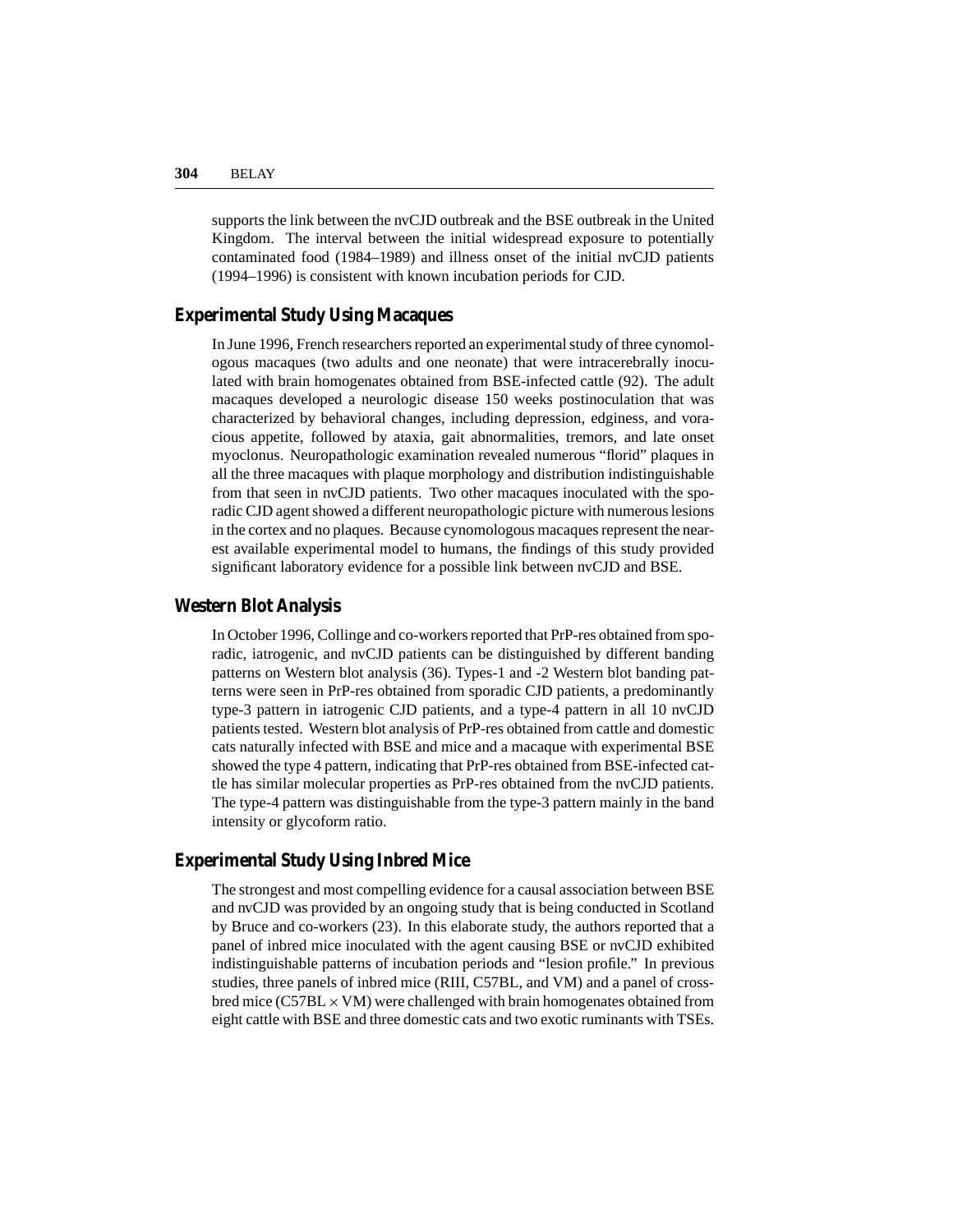<span id="page-22-0"></span>sion profile, a vacaulation score on a scale of to 5<br>sion profile, a vacal observed in the mice. Subsequently, the au<br>anels of mice with brain homogenates obtained from t<br>anels of mice with brain homogenates obtained from A uniform pattern of incubation periods was observed in these mice; the shortest incubation period was for RIII mice (range of mean incubation period, 302–335 days), followed sequentially by C57BL, VM, and C57BL  $\times$  VM mice (23). A similar lesion profile, a vacuolation score on a scale of 0 to 5 in nine areas of the brain, was also observed in the mice. Subsequently, the authors challenged similar panels of mice with brain homogenates obtained from three nvCJD and six sporadic CJD patients. All the surviving RIII mice injected with nvCJD brain homogenates developed neurologic disease with a strikingly uniform pattern of incubation periods (range, 288–351 days) and lesion profile as the RIII mice experimentally infected with BSE of cattle and TSEs of cats and exotic ruminants. In contrast, all the mice that were inoculated with brain homogenates obtained from the six sporadic CJD patients did not show any signs of neurologic disease after 600–800 days (23). However, a large majority of the mice that survived beyond 500 days had neuropathologic evidence of disease transmission; the lesion profile of two of these RIII mice was distinct from that seen in RIII mice infected with the agents causing BSE and nvCJD. A longer period of observation is required to determine whether the non-RIII mice inoculated with the nvCJD agent will develop neurologic disease within the predicted pattern of incubation periods. If the nvCJD agent continues to behave in a similar fashion as the BSE agent, the next panel of mice that would develop neurologic disease should be the C57BL strain, followed sequentially by the VM and  $C57BL \times VM$  strains. Some of the C57BL are reported to have already shown signs of neurologic disease (23).

## **CREUTZFELDT-JAKOB DISEASE SURVEILLANCE IN THE UNITED STATES**

CDC conducts CJD surveillance through periodic review of the national multiple cause-of-death data compiled by the National Center for Health Statistics. Mortality data analysis is an efficient way of conducting CJD surveillance because CJD is invariably fatal,  $>85\%$  of patients die within a year of onset, and its diagnosis is better ascertained at the time of death. Studies have shown that death certificate reviews identify ≥80% of CJD deaths in the United States (31, 38).

After the occurrence of nvCJD was announced in the United Kingdom, CDC conducted an active CJD surveillance in its four established Emerging Infections Program sites and the Atlanta Metropolitan Active Surveillance Project in Georgia (31, 136). This active CJD surveillance involved review of available death certificate data during 1991–1995 and contact by phone, mail, or fax of neurologists, neuropathologists, and pathologists to identify patients who died from CJD during 1991–1995. Between 90–100% of these specialists in the surveillance areas were contacted. In addition, clinical and neuropathologic records for each CJD patient aged <55 years were sought for review. The annual number of CJD deaths was stable in the five areas during 1991–1995, and the average annual CJD death rate was 1.2/1 million population. No nvCJD cases were identified.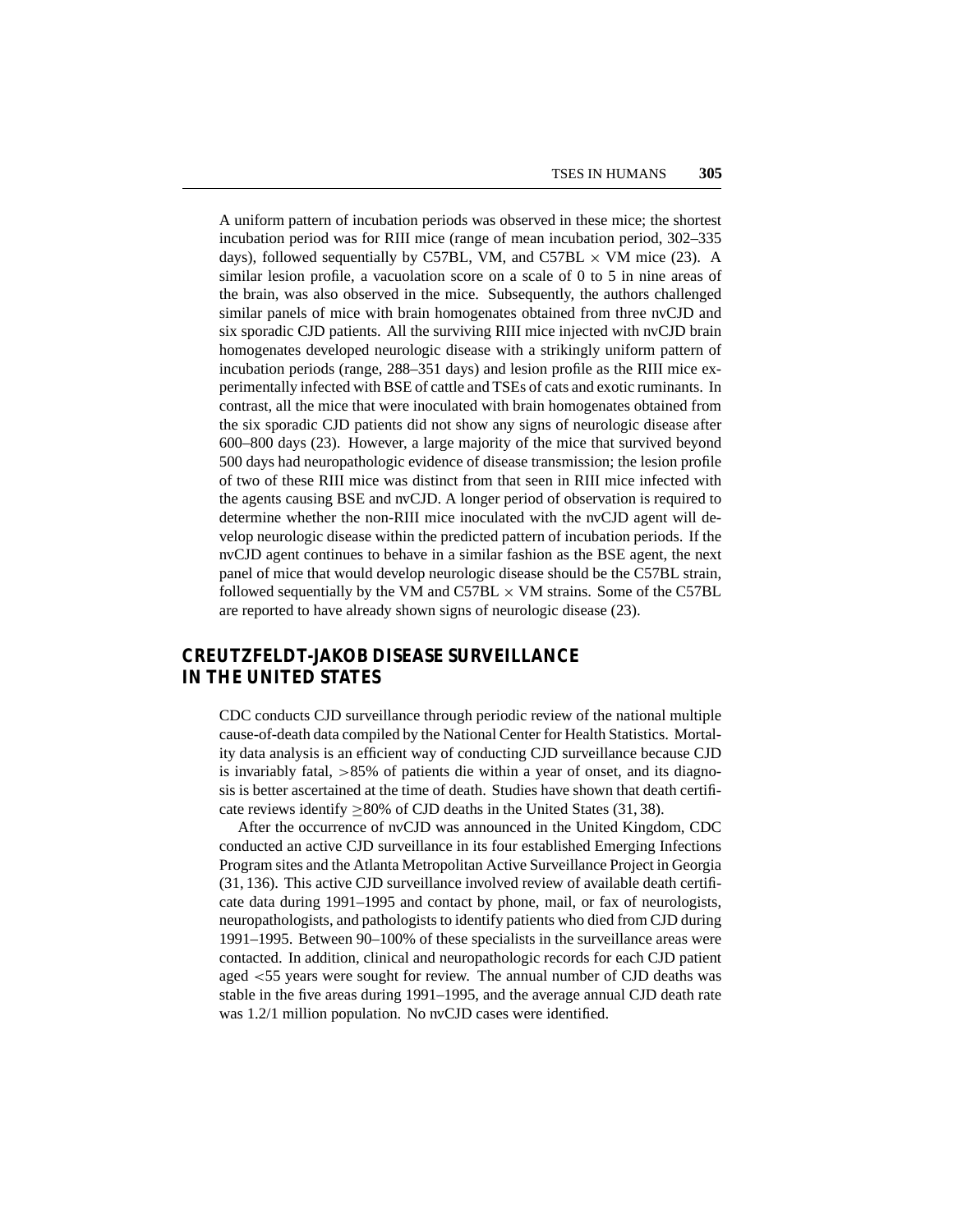ge. This surventince was initiated with the support<br>and Territorial Epidemiologists. Since April 1996, rev<br>76 of 86 CJD patients who died during 1994–1996 has bology records were reviewed for 34 of these patients<br>8 data). In addition to regular epidemiologic reviews of the National Center for Health Statistics multiple cause-of-death data, since 1996 CDC has augmented surveillance for the nvCJD by conducting follow-up investigation of CJD decedents <55 years of age. This surveillance was initiated with the support of the Council of State and Territorial Epidemiologists. Since April 1996, review of clinical records of 76 of 86 CJD patients who died during 1994–1996 has been completed. Neuropathology records were reviewed for 34 of these patients (ED Belay, unpublished data). Also, in collaboration with CDC, the American Association of Neuropathologists helped establish a National Prion Disease Pathology Surveillance Center at Case Western Reserve University, Cleveland, Ohio and alerted its members in 1996 about the nvCJD neuropathology and requested reports of any such cases, regardless of the clinical diagnosis or age of the patient. A similar notification and request was also sent to US members of the United States and Canadian Academy of Pathologists. These surveillance efforts have not detected evidence of the occurrence of nvCJD in the United States.

#### **ACKNOWLEDGMENTS**

I am very grateful for the support I received from Dr. Lawrence B. Schonberger during the preparation of this manuscript and for his critical review of the draft. I also thank Robert C. Holman for statistical analysis of the data used in Table 1, Abtin Shahriari for his assistance in the preparation of Table 2, and John P. O'Connor for editorial review.

#### **Visit the Annual Reviews home page at http://www.AnnualReviews.org**

#### **LITERATURE CITED**

- 
- 
- JF, Laplanche JL, et al. 1997. Creutzfeldt- Park, MD Jakob disease after extracranial dura mater 6. Bell JE, Ironside JW. 1993. Neuropathology broma. *Neurology* 48:1451–53 *Br. Med. Bull.* 49:738–77
- 4. Azzarelli B, Muller J, Ghetti B, Dyken M, 7. Bellinger Kawahara, Diener TO, McKin-
- 1. Aiken JM, Marsh RF. 1990. The search for 5. Belay ED, Dobbins JG, Malecki J, Buck BE, scrapie agent nucleic acid. *Microbiol. Rev.* Bell M, et al. 1998. *Creutzfeldt-Jakob dis-*54:242–46 *ease (CJD) in a recipient of a U.S.-processed*  2. Alper T, Haig DA, Clarke MC. 1966. The ex- *dura mater graft: cause or coincidence?*  ceptionally small size of the scrapie agent. Presented at Joint Inst. for Food Safety and *Biochem. Biophys. Res. Commun.* 22:278– Appl. Nutr. Workshop on TSE Risks in Re-84 lation to Source Materials, Processing, and 3. Antoine JC, Michel D, Bertholon P, Mosnier End-product Use, June 8–9, 1998, College
	- embolization for a nasopharyngeal angiofi- of spongiform encephalopathies in humans.
	- Conneally PM. 1985. Cerebellar plaques in ley MP, Groth DF, Smith DR, Prusiner SB. familial Alzheimer's disease (Gerstmann- 1987. Purified scrapie prions resist inactiva-Sträussler-Scheinker variant?). *Acta Neu*- tion by procedures that hydrolyze, modify, *ropathol.* 65:235–46 or shear nucleic acids. *Virology* 160:271–74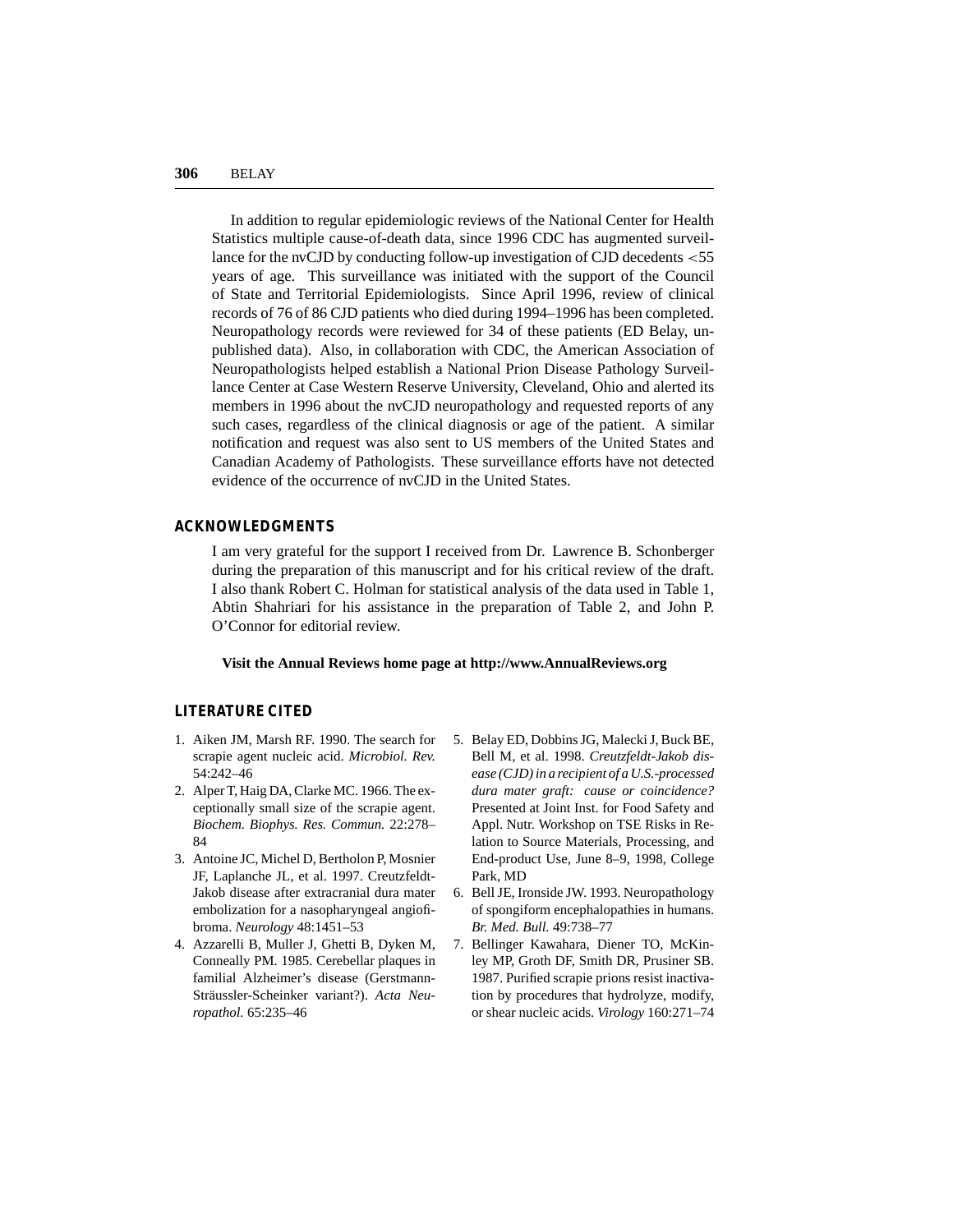- 8. Bernoulli C, Siegfried J, Baumgartner G, Regli F, Rabinowicz T, et al. 1977. Danger of accidental person-to-person transmission of Creutzfeldt-Jakob disease by surgery. *Lancet* 1:478–79
- 9. Bobowick AR, Brody JA, Matthews MR, Roos R, Gajdusek DC. 1973. Creutzfeldt-Jakob disease: a case-control study. *Am. J. Epidemiol.* 98:381–94
- 10. Bolton DC, McKinley MP, Prusiner SB. 1982. Identification of a protein that purifies with the scrapie prion. *Science*  218:1309–11
- Contactorization<br>
Cinical and molecular<br>
Circul 2.478-79<br>
Clinical and molecular<br>
RR, Brody JA, Matthews MR,<br>
REG a large German kindred<br>
eier eits case-control study, *Am. J.* ogy 41:375-79<br>
Sersa1-94<br>
density and the st 11. Bosque PJ, Vnencak Jones CL, Johnson MD, Whitlock JA, McLean MJ. 1992. A PrP gene codon 178 base substitution and a 24-bp interstitial deletion in familial Creutzfeldt-Jakob disease. *Neurology*  42:1864–70
- 12. Bandner S, Raeber A, Sailer A, Blättler T, Fischer M, et al. 1996. Normal host prion protein (PrPC) is required for scrapie spread within the central nervous system. *Proc. Natl. Acad. Sci. USA* 93:13148– 51
- 13. Brown P. 1993. EEG Findings in Creutzfeldt-Jakob disease. *JAMA* 269:3168
- 14. Brown P. 1996. Environmental causes of human spongiform encephalopathy. In *Methods in Molecular Medicine: Prion Diseases,* eds. HF Baker, RM Ridley, pp. 139–54. Totowa, NJ: Humana
- 15. Brown P, Cathal F, Castaigne P, Gajdusek DC. 1986. Creutzfeldt-Jakob disease: clinical analysis of a consecutive series of 230 neuropathologically verified cases. *Ann. Neurol.* 20:597–602
- 16. Brown P, Cervenáková L, Goldfarb G, Mc-Combie WR, Rubenstein R, et al. 1994. Iatrogenic Creutzfeldt-Jakob disease: an example of the interplay between ancient genes and modern medicine. *Neurology*  44:291–93
- 17. Brown P, Gibbs J, Rodgers-Johnson P, Asher DM, Sulima M, et al. 1994. Human spongiform encephalopathy: the National Institutes of Health series of 300 cases of

experimentally transmitted disease. *Ann. Neurol.* 35:513–29

- 18. Brown P, Goldfarb LG, Brown WT, Goldgaber D, Ruberstein R, et al. 1991. Clinical and molecular genetic study of a large German kindred with Gerstmann-Sträussler-Scheinker syndrome. Neurol*ogy* 41:375–79
- 19. Brown P, Goldfarb LG, Gajdusek DC. 1991. The new biology of spongiform encephalopathy: infectious amyloidoses with a genetic twist. *Lancet* 337:1019–22
- 20. Brown P, Goldfarb LG, Gibbs CJ, Gajdusek DC. 1991. The phenotypic expression of different mutations in transmissible familial Creutzfeldt-Jakob disease. *Eur. J. Epidemiol.* 7:469–76
- 21. Brown P, Goldfarb LG, Kovanen J, Haltia M, Cathala F, et al. 1992. Phenotypic characteristics of familial Creutzfeldt-Jakob disease associated with the codon 178<sup>Asn</sup> PRNP mutation. *Ann. Neurol.* 31:282–85
- 22. Brown P, Preece MA, Will G. 1992. "Friendly fire" in medicine: hormones, homografts, and Creutzfeldt-Jakob disease. *Lancet* 340:24–27
- 23. Bruce ME, Will RG, Ironside JW, Mc-Connell I, Drummond D, et al. 1997. Transmission to mice indicate that 'new variant' CJD is caused by the BSE agent. *Nature*  389:498–501
- 24. Büeler H, Aguzzi A, Sailer A, Greiner RA, Augenried P, et al. 1993. Mice devoid of PrP are resistant to scrapie. *Cell* 73:1339– 47
- 25. Caughey B, Raymon G. 1991. The scrapieassociated form of PrP is made from a cell surface precursor that is both proteaseand phosphlipase-sensitive. *J. Biol. Chem.*  266:18217–23
- 26. Centers for Disease Control. 1985. Fatal degenerative neurologic disease in patients who received pituitary-derived human growth hormone. *Morbid. Mortal. Wkly. Rep.* 34:359–60, 365–66
- 27. Centers for Disease Control. 1987. Rapidly progressive dementia in a patient who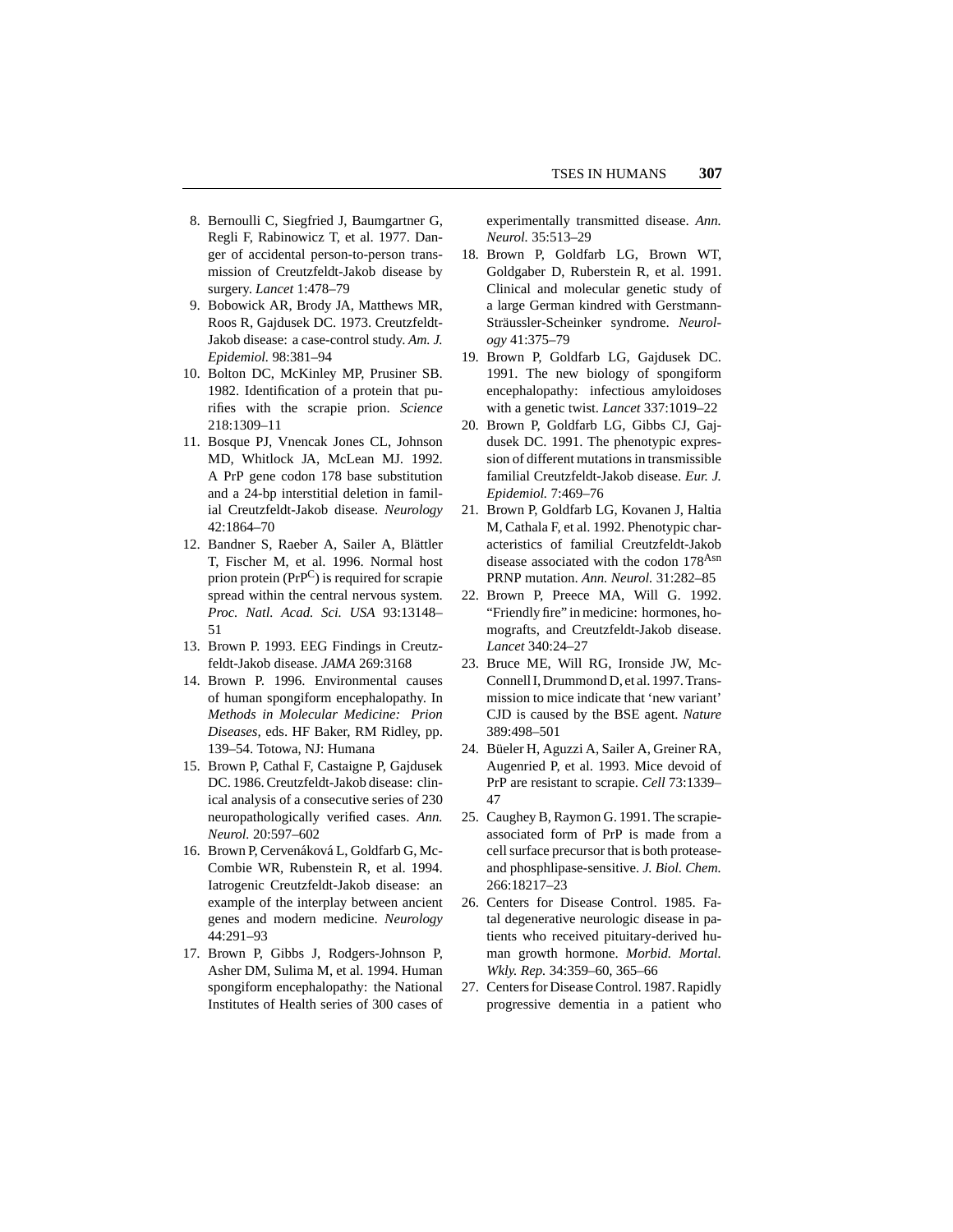received a cadaveric dura mater graft. *Morbid. Mortal. Wkly. Rep.* 36:49–50, 55

- 28. Centers for Disease Control. 1987. Update: Creutzfeldt-Jakob disease in a patient receiving a cadaveric dura mater graft. *Morbid. Mortal. Wkly. Rep.* 36:324–25
- 29. Centers for Disease Control. 1989. Update: Creutzfeldt-Jakob disease in a second patient who received a cadaveric dura mater graft. *Morbid. Mortal. Wkly. Rep.* 38:37– 38, 43
- 30. Centers for Disease Control and Prevention. 1993. Creutzfeldt-Jakob disease in patients who received a cadaveric dura mater graft-Spain, 1985–1992. *Morbid. Mortal. Wkly. Rep.* 42:560–63
- 31. Centers for Disease Control and Prevention. 1996. Surveillance for Creutzfeldt-Jakob disease-United States. *Morbid. Mortal. Wkly. Rep.* 45:665–68
- 32. Centers for Disease Control and Prevention. 1997. Creutzfeldt-Jakob disease associated with cadaveric dura mater grafts-Japan, January 1979–May 1996. *Morbid. Mortal. Wkly. Rep.* 46:1066–69
- 33. Chazot E, Broussolle E, Lapras CI, Blattler T, Aguzzi A, Kopp N. 1996. New variant of Creutzfeldt-Jakob disease in a 26-year-old French man. *Lancet* 347:1181
- 33a. Clavel M. Clavel P. 1996. Creutzfeldt-Jakob disease transmitted by dura mater graft. *Eur. Neurol.* 36:239–40
- 34. Cochius JI, Mack K, Burns RJ, Alderman CP, Blumbergs PC. 1990. Creutzfeldt-Jakob disease in a recipient of human pituitary-derived gonadotropin. *Aust. N.Z. J. Med.* 20:592–93
- 35. Collinge J, Palmer MS, Dryden AJ. 1991. Genetic predisposition to iatrogenic Creutzfeldt-Jakob disease. *Lancet*  337:1441–42
- 36. Collinge J, Sidle KCL, Heads J, Ironside J, Hill AF. 1996. Molecular analysis of prion strain variation and the aetiology of 'new variant' CJD. *Nature* 383:685–90
- 37. Davanipour Z, Alter M, Sobel E, Asher D, Gajdusek DC. 1985. A case-control study

of Creutzfeldt-Jakob disease, dietary risk factors. *Am. J. Epidemiol.* 122:443–52

- 38. Davanipour Z, Smoak C, Bohr T, Sobel E, Liwnicz B, Chang S. 1995. Death certificates: an efficient source for ascertainment of Creutzfeldt-Jakob disease cases. *Neuroepidemiology* 14:1–6
- 39. DeArmond SJ, Prusiner SB. 1995. Etiology and pathogenesis of prion diseases. *Am. J. Pathol.* 146:785–811
- 40. Defebvre L, Destée A, Caron J, Ruchoux MM, Wurtz A, Remy J. 1997. Creutzfeldt-Jakob disease after an embolization of intercostal arteries with cadaveric dura mater suggesting a systemic transmission of the prion agent. *Neurology* 48:1470–71
- 41. Deslys J-P, Marce D, Dormont D. 1994. Similar genetic susceptibility in iatrogenic and sporadic Creutzfeldt-Jakob disease. *J. Gen. Virol.* 75:23–27
- 42. Dlouhy SR, Hsiao K, Farlow MR, Foroud T, Conneally PM, et al. 1992. Linkage of the Indiana kindred of Gerstmann-Sträussler-Scheinker disease to the prion protein gene. *Nat. Gen.* 1:64–67
- Movidskas in a patien 1.<br>
Welv, Rep. 36:324-25<br>
Were dura mater graft. Mor-<br>
were dura mater graft. Mor-<br>
eates: an efficient source that mater graft. Mor-<br>
eates: an efficient source is control. 1989. Update:<br>
were dura 43. Doh-ura K, Tateishi J, Sasaki H, Kitamoto T, Sakaki Y. 1989. PRO-LEU change at position 102 of prion protein is the most common but not the sole mutation related to Gerstmann-Sträussler-Scheinker syndrome. *Biochem. Biophys. Res. Commun.* 163:974–79
	- 44. Duffy P, Wolf J, Collins G, DeVoe AG, Streeten B, Cowen D. 1974. Possible person-to-person transmission of Creutzfeldt-Jakob disease. *N. Engl. J. Med.*  290:692–93
	- 45. Esmonde T, Lueck CJ, Symon L, Duchen LW, Will RG. 1993. Creutzfeldt-Jakob disease and lyophilised dura mater grafts: report of two cases. *J. Neurol. Neurosurg. Psychiatry* 56:999–1000
	- 46. Esmonde TFG, Will RG, Slattery JM, Knight R, Harries-Jones R, et al. 1993. Creutzfeldt-Jakob disease and blood transfusion. *Lancet* 341:205–7
	- 47. Farlow MR, Yee RD, Dlouhy SR,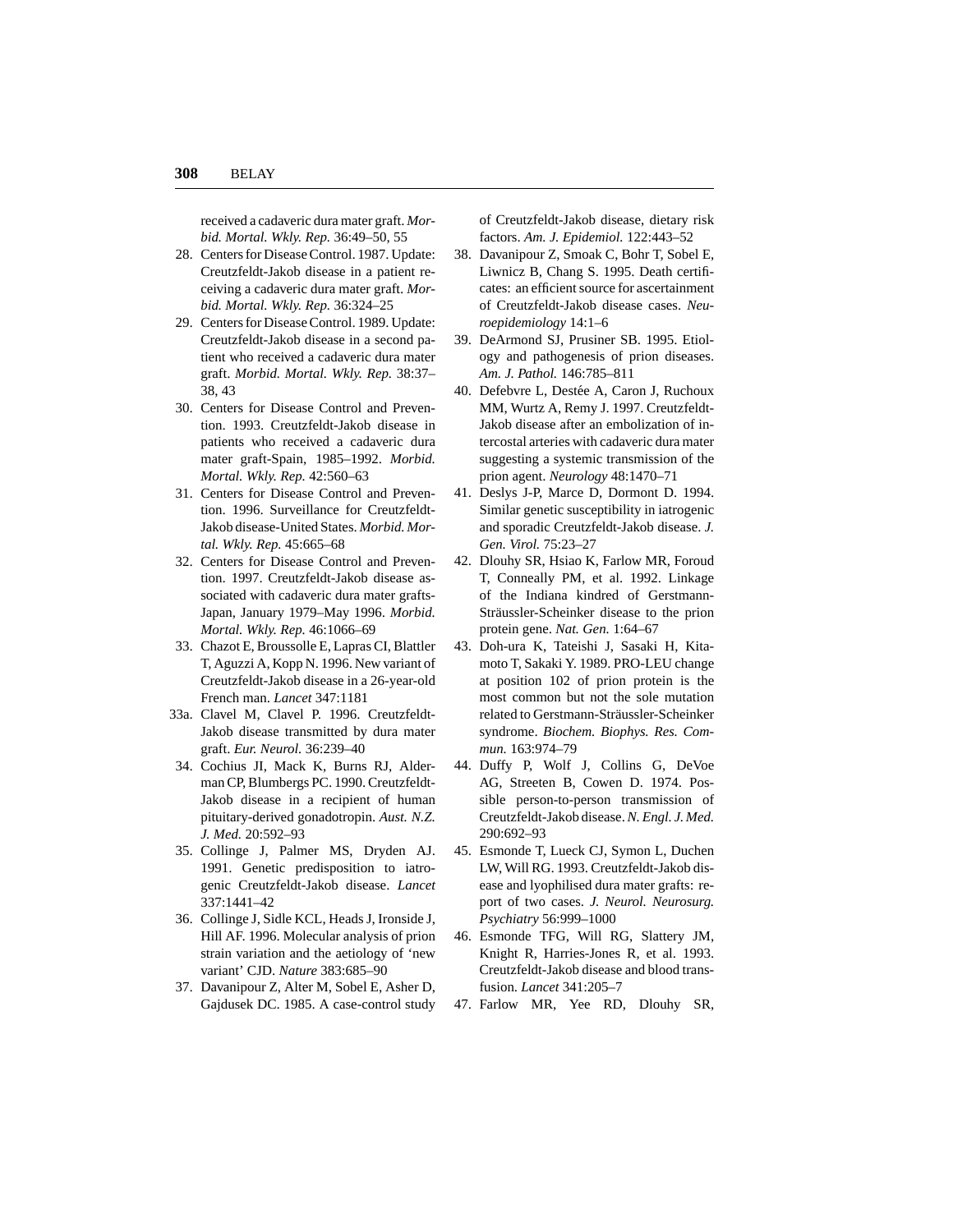Conneally PM, Azzarelli B, Ghetti B. 1989. Gerstmann-Sträussler-Scheinker disease. I. Extending the clinical spectrum. *Neurology* 39:1446–52

- 48. Fradkin JE, Schonberger LB, Mills JL, Gunn WJ, Piper JM, et al. 1991. Creutzfeldt-Jakob disease in pituitary growth hormone recipients in the United States. *JAMA* 265:880–84
- 49. Frasier SD, Foley TP Jr. 1994. Clinical review of 58 Creutzfeldt-Jakob disease in recipients of pituitary hormones. *J. Clin. Endocrinol. Metab.* 78:1277–79
- 50. Furukawa H, Kitamoto T, Hashiguchi H, Tateishi J. 1996. A Japanese case of Creutzfeldt-Jakob disease with a point mutation in the prion protein gene at codon 210. *J. Neurol. Sci.* 141:120–22
- 51. Gabizon R, McKinley MP, Groth DF, Prusiner SB. 1988. Immunoaffinity purification and neutralization of scrapie prion infectivity. *Proc. Natl. Acad. Sci. USA*  85:6617–21
- 52. Gajdusek DC. 1977. Unconventional viruses and the origin and disappearance of kuru. *Science* 197:943–60
- Frainty and the ail 1991.<br>
F. Schonberger LB, Mills JL, 57. Gibbs CJ Jr, Galid<br>
Pier JM, et al. 1991. DM, Alpers MP, Bee<br>
-Jakob disease in pituitary<br>
Terutzfeld-Jakob disease in pituitary<br>
Terutzfeld-Jakob disease in thi 53. Gajdusek DC. 1996. Infectious amyloides: subacute spongiform encephalopathies as transmissible cerebral amyloidoses. In *Fields Virology Third Edition,*  ed. BN Fields, DM Knipe, PM Howley, pp. 2851–900. Philadelphia: Lippincott-Raven
- 54. Gajdusek DC, Zigas V. 1957. Degenerative disease of the central nervous system in New Guinea. The endemic occurrence of "kuru" in the native population. *N. Engl. J. Med.* 257:974–78
- 54a. Gambetti P, Lugaresi E. 1998. Conclusions of the symposium *Brain Pathol.*  8:571–75
- 55. Ghetti B, Piccardo P, Frangione B, Bugiani O, Giaccone G, et al. 1996. Prion protein amyloidosis. *Brain Pathol.* 6:127– 45
- 56. Ghetti B, Tagliavini F, Masters CL, Beyreuther K, Giaccone G, et al. 1989.

Gerstmann-Sträussler-Scheinker disease. II. Neurofibrillary tangles and plaques with PrP-amyloid coexist in an affected family. *Neurology* 39:1453–61

- 57. Gibbs CJ Jr, Gajdusek DC, Asher DM, Alpers MP, Beck E, et al. 1968. Creutzfeldt-Jakob disease (spongiform encephalopathy): transmission to the chimpanzee. *Science* 161:388–89
- 58. Gibbs CJ Joy A, Heffner R, Franko M, Miyazaki M, Jr, et al. 1985. Clinical and pathological features and laboratory confirmation of Creutzfeldt-Jakob disease in a recipient of pituitary-derived human growth hormone. *N. Engl. J. Med.*  313:734–38
- 59. Goldfarb LG, Brown P, Cervenáková L, Gajdusek DC. 1994. Molecular genetic studies of Creutzfeldt-Jakob disease. *Mol. Neurobiol.* 8:89–97
- 60. Goldfarb LG, Brown P, Haltia M, Cathala F, McCombie WR, et al. 1992. Creutzfeldt-Jakob disease cosegregates with the codon 178<sup>Asn</sup> PRNP mutation in families of European origin. *Ann. Neurol.*  31:274–81
- 61. Goldfarb LG, Brown P, Mitrovà E, Cervenáková L, Goldin L, et al. 1991. Creutzfeldt-Jakob disease associated with the PRNP codon 200 mutation: an analysis of 45 families. *Eur. J. Epidemiol.*  7:477–86
- 62. Goldfarb LG, Korczyn AD, Brown P, Chapman J, Gajdusek DC. 1990. Mutation in codon 200 of scrapie amyloid precursor gene linked to Creutzfeldt-Jakob disease in Sephardic Jews of Libyan and non-Libyan origin. *Lancet* 336:637–38
- 63. Goldfarb LG, Mitrov`a E, Brown P, Toh BH, Gajdusek DC. 1990. Mutation in codon 200 of scrapie amyloid precursor gene in two clusters of Creutzfeldt-Jakob disease in Slovakia. *Lancet* 336:514–15
- 64. Goldfarb LG, Peterson RB, Tabaton M, Brown P, LeBlanc AC, et al. 1992. Fatal familial insomnia and familial Creutzfeldt-Jakob disease: disease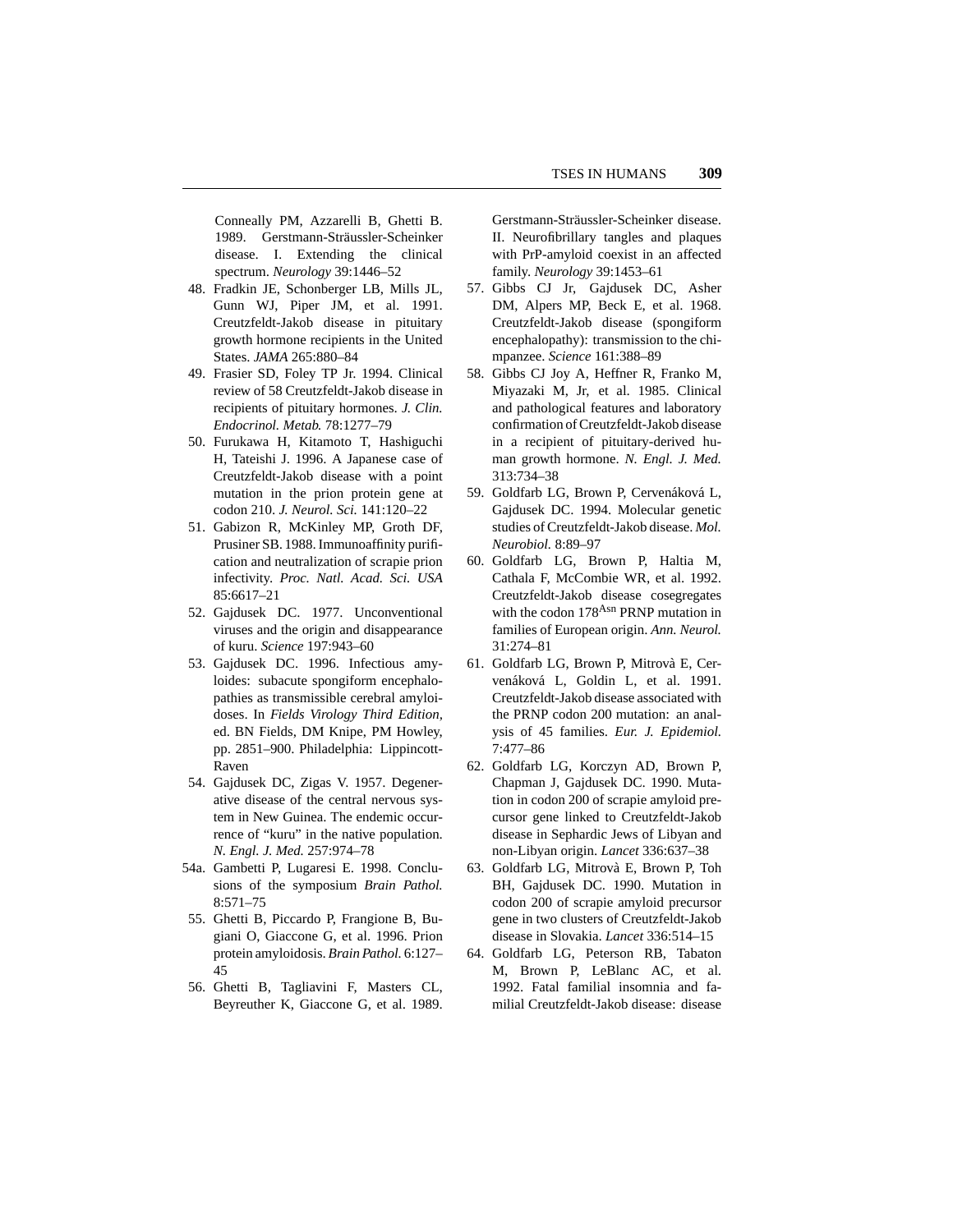phenotype determined by a DNA polymorphism. *Science* 258:806–8

- 65. Griffith JS. 1967. Self-replication and scrapie. *Nature* 215:1043–44
- 66. Harries-Jones R, Knight R, Will RG, Cousens S, Smith PG, Matthews WB. 1988. Creutzfeldt-Jakob disease in England and Wales, 1980–1984: a case-control study of potential risk factors. *J. Neurol. Neurosurg. Psychiatry* 51:1113–19
- 67. Heye N, Hensen S, Muller N. 1994. Creutzfeldt-Jakob disease and blood transfusion. *Lancet* 343:298–99
- 68. Hitoshi S, Nagura H, Yamagouchi H, Kitamoto T. 1993. Double mutations at codon 180 and codon 232 of the PrP gene in an apparently sporadic case of Creutzfeldt-Jakob disease. *J. Neurol. Sci.* 93:208–12
- 69. Holman RC, Khan AS, Belay ED, Schonberger LB. 1996. Creutzfeldt-Jakob disease in the United States, 1979–1994: Using national mortality data to assess the possible occurrence of variant cases. *Emerg. Infect. Dis.* 2:333–37
- 70. Hsiao K, Baker HF, Crow TJ, Poulter N, Owen F, et al. 1989. Linkage of a prion protein missense variant to Gerstmann-Sträussler-Scheinker syndrome. Nature 338:342–45
- 71. Hsiao K, Dlouhy SR, Farlow MR, Cass C, Da Costa M, et al. 1992. Mutant prion proteins in Gerstmann-Sträussler-Scheinker disease with neurofibrillary tangles. *Nat. Genet.* 1:68–71
- 72. Hsiao K, Prusiner SB. 1990. Inherited human prion diseases. *Neurology* 40:1820–  $27$
- 73. Hsiao KK, Cass C, Schellenberg GD, Bird T, Devine-Gage E, et al. 1991. Prion protein variant in a family with the telencephalic form of Gerstmann-Sträussler-Scheinker syndrome. *Neurology* 41:681– 84
- 74. Hsich G, Kenney K, Gibbs CJ, Lee KH, Harrington MG. 1996. The 14-3-3 brain protein in cerebrospinal fluid as a marker for transmissible spongiform en-

cephalopathies. *N. Engl. J. Med.* 335:924– 30

- 75. Huang Z, Gabriel JM, Baldwin MA, Fletterick RJ, Prusiner SB, Cohen FE. 1994. Proposed three-dimensional structure for the cellular prion protein. *Proc. Natl. Acad. Sci. USA* 91:7139–43
- 76. Huang Z, Prusiner SB, Cohen FE. 1995. Scrapie prions: a three-dimensional model of an infectious fragment. *Fold. Des.* 1:13– 19
- EVENTIVE TO ENTERT PRODUCT TO ENSURE SERVING TO THE CHAIN REAL STRIPHT R, Will RG, Proposed three-dimension<br>
Field-Lakob disease in Eng-<br>
Field-Lakob disease in Eng-<br>
Field-Lakob disease in Eng-<br>
Field-Lakob disease in En 77. Huillard d'Aignaux J, Alpérovitch A, Maccario J. 1998. A statistical model to identify the contaminated lots implicated in iatrogenic transmission of Creutzfeldt-Jakob disease among French human growth hormone recipients. *Am. J. Epidemiol.*  147:597–604
	- 78. Janssen RS, Schonberger LB. 1991. Creutzfeldt-Jakob disease from allogenic dura: a review of risks and safety. *J. Oral Maxillofac. Surg.* 49:274–75
	- 79. King HOM. 1975. Kuru, epidemiological developments. *Lancet* 2:761–63
	- 80. Kitamoto T, Amano N, Terao Y, Nakazato Y, Isshiki T, et al. 1993. A new inherited prion disease (PrP-P105L Mutation) showing spastic paraparesis. *Ann. Neurol.*  34:808–13
	- 81. Kitamoto T, Ohta M, Doh-ura K, Hitoshi S, Terao Y, Tateishi J. 1993. Novel missense variants of prion protein in Creutzfeldt-Jakob disease or Gerstmann-Sträussler-Scheinker syndrome. *Biochem. Biophys. Res. Comm.* 191:709–14
	- 82. Koch TK, Berg BO, DeArmond SJ, Gravina RF. 1985. Creutzfeldt-Jakob disease in a young adult with idiopathic hypopituitarism. Possible relation to the administration of cadaveric human growth hormone. *N. Engl. J. Med.* 313:731–33
	- 83. Kondo K, Kuroiwa Y. 1982. A case control study of Creutzfeldt-Jakob disease: association with physical injuries. *Ann. Neurol.*  11:377–81
	- 84. Kopp N, Streichenberger N, Deslys JP, Laplanche JL, Chazot G. 1996. Creutzfeldt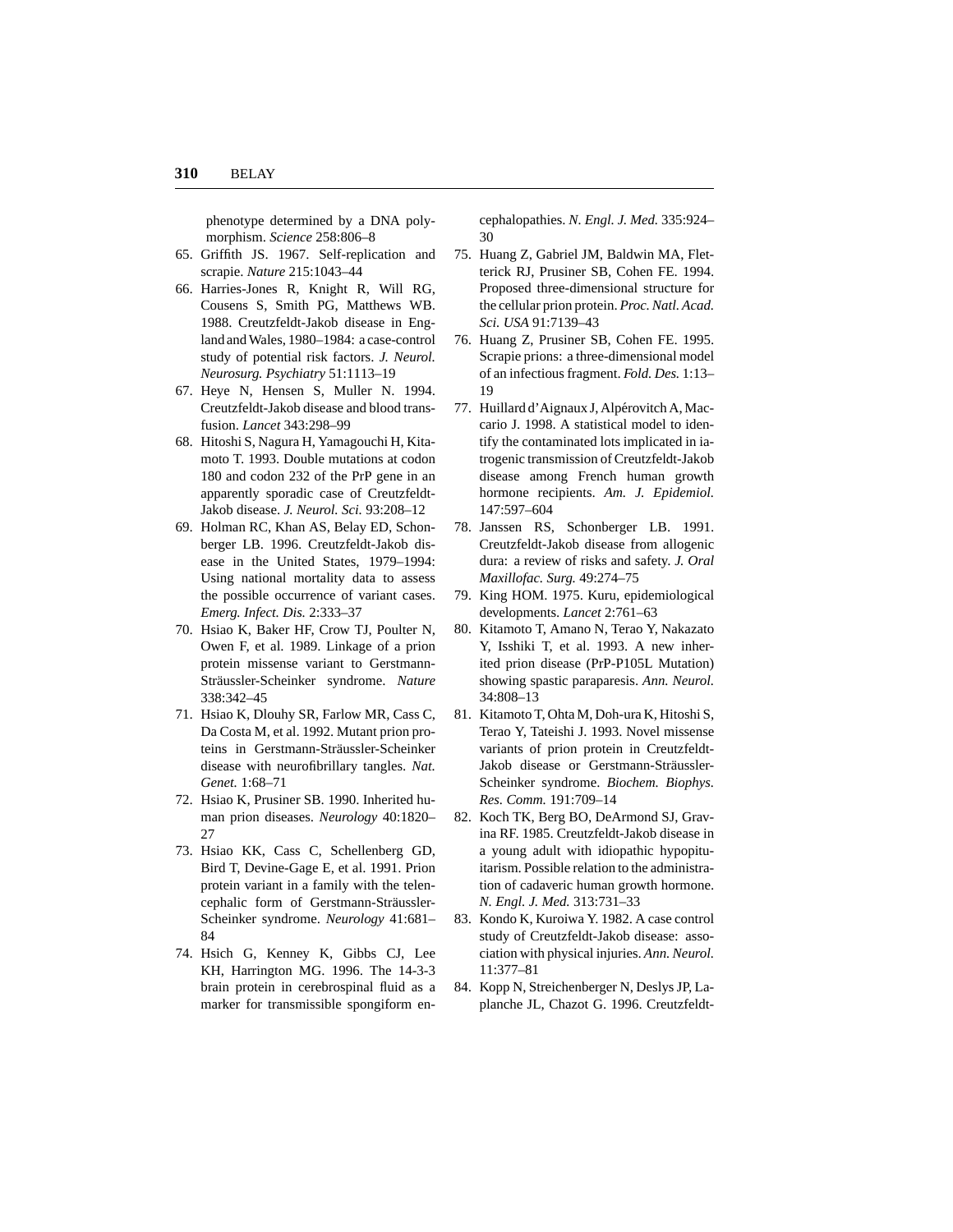Jakob disease in a 52-year-old woman with florid plaques. *Lancet* 348:1239–40

- 85. Kretzschmar HA. 1993. Human prion diseases (spongiform encephalopathies). *Arch. Virol.* 7:261–93 (Suppl.)
- 86. Kretzschmar HA, Honold G, Seitelberger F, Feucht M, Wessely P, et al. 1991. Prion protein mutation in family first reported by Gerstmann, Sträussler, and Scheinker. *Lancet* 337:1160
- 87. Kretzschmar HA, Ironside JW, DeArmond SJ, Tateishi J. 1996. Diagnostic criteria for sporadic Creutzfeldt-Jakob disease. *Arch. Neurol.* 53:913–20
- 88. Kretzschmar HA, Kufer P, Riethmüller G, DeArmond SJ, Prusiner SB, Schiffer D. 1992. Prion protein mutation at codon 102 in an Italian family with Gerstmann-Sträussler-Scheinker syndrome. Neurol*ogy* 42:809–10
- 89. Kuroda Y, Gibbs CJ, Amyx HL, Gajdusek DC. 1983. Creutzfeldt-Jakob disease in mice: persistent viremia and preferential replication of virus in low-density lymphocytes. *Infect. Immun.* 41:154–61
- 90. Lane KL, Brown P, Howell DN, Crain BJ, Hulette CM, et al. 1994. Creutzfeldt-Jakob disease in a pregnant woman with an implanted dura mater graft. *Neurosurgery*  34:737–40
- 91. Lang CJG, Schüler P, Engelhardt A, Spring A, Brown P. 1995. Probable Creutzfeldt-Jakob disease after a cadaveric dural graft. *Eur. J. Epidemiol.* 11:79–81
- 92. Lasmézas CI, Deslys JP, Demaimay R, Adjou KT, Lamoury F, et al. 1996. BSE transmission to macaques. *Nature* 381:743–44
- 93. Lee KH, Harrington MG. 1997. 14-3-3 and BSE. *Vet. Rec.* 140:206–7
- 94. Liberski PP, Gajdusek DC. 1997. Kuru: forty years later, a historical note. *Brain Pathol.* 7:555–60
- 95. Little BW, Brown PW, Rodgers-Johnson P, Perl DP, Gajdusek DC. 1986. Familial myoclonic dementia masquerading as Creutzfeldt-Jakob disease. *Ann. Neurol.*  20:231–39
- 96. Lugaresi E, Medori R, Montagna P, Baruzzi A, Cortelli P, et al. 1986. Fatal familial insomnia and dysautonomia with selective degeneration of the thalamic nuclei. *N. Engl. J. Med.* 315:997–1003
- 97. MacDonald ST, Sutherland K, Ironside JW. 1996. Prion protein genotype and pathological phenotype studies in sporadic Creutzfeldt-Jakob disease. *Neuropathol. Appl. Neurobiol.* 22:285–92
- 98. Manetto V, Medori R, Cortelli P, Montagna P, Tinuper P, et al. 1992. Fatal familial insomnia: clinical and pathologic study of five new cases. *Neurology* 42:312–19
- 99. Manuelidis EE, Gorgacz EJ, Manuelidis L. 1978. Viremia in experimental Creutzfeldt-Jakob disease. *Science*  200:1069–71
- 100. Manuelidis EE, Kim JH, Mericangas JR, Manuelidis L. 1985. Transmission to animals of Creutzfeldt-Jakob disease from human blood. *Lancet* 2:896–97
- 101. Martinez-Lage F, Sola J, Poza M, Esteban JA. 1993. Pediatric Creutzfeldt-Jakob disease: probable transmission by a dural graft. *Child's Nerv. Syst.* 9:239–42
- 102. Mastrianni JA, Curtis MT, Oberholtzer JC, Da Costa MM, DeArmond S, et al. 1995. Prion disease (PrP-A117V) presenting with ataxia instead of dementia. *Neurology* 45:2042–50
- 103. Masullo C, Pocchiari M, Macchi G, Alema G, Piazza G, Panzera MA. 1989. Transmission of Creutzfeldt-Jakob disease by dural cadaveric graft. *J. Neurosurg.* 71:954– 55
- 104. McKinley MP, Bolton DC, Prusiner SB. 1983. A protease-resistant protein is a structural component of the scrapie prion. *Cell* 35:57–62
- Early Manufally 1.1 1978. Neuro Lacky (Septemation of the HA, Honold G, Steigh J. Mead, 315.99<br>
7.261–93 (Suppl.) N. Exgl. J. Mead, 315.99<br>
7.261–93 (Suppl.) N. Exgl. J. Mead, 315.99<br>
7. Mead, 315.99<br>
7. Wester P, Neutzfe 105. McLean CA, Storey E, Gardner RJM, Tannenberg AEG, Cervenáková L, Brown P. 1997. The D178N (cis-129M) "fatal familial insomnia" mutation associated with diverse clinicopathologic phenotypes in an Australian kindred. *Neurology* 49:552– 58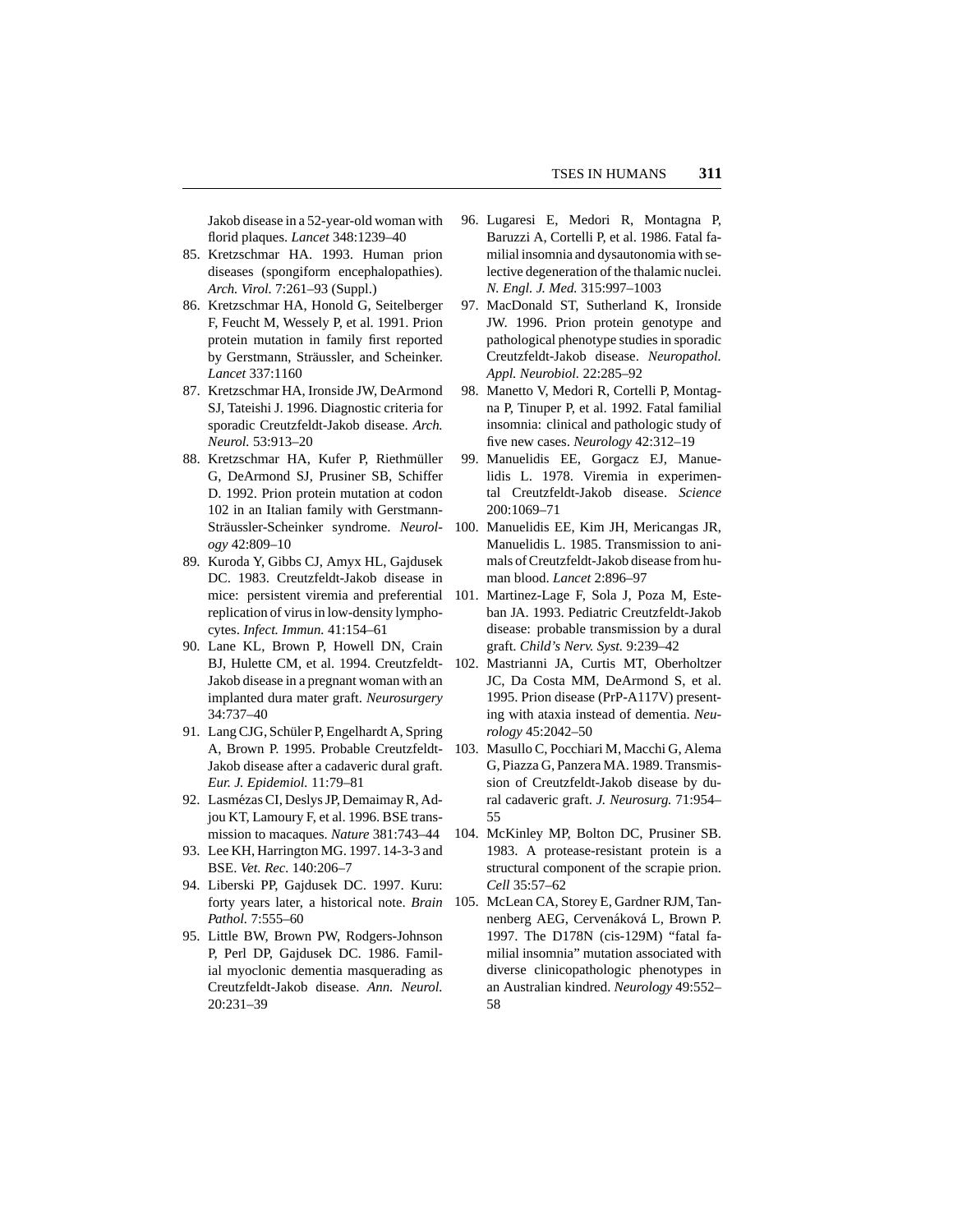- 106. Medori R, Montagna P, Tritschler HJ, LeBlanc A, Cortelli P, et al. 1992. Fatal familial insomnia: a second kindred with mutation of prion protein gene at codon 178. *Neurology* 42:669–70
- 107. Medori R, Tritschler HJ, LeBlanc LeBlanc A, Villare F, et al. 1992. Fatal familial insomnia, a prion disease with a mutation at codon 178 of the prion protein gene. *N. Engl. J. Med.* 326:444–49
- 108. Meiner Z, Gabizon R, Prusiner SB. 1997. Familial Creutzfeldt-Jakob disease, codon 200 prion disease in Libyan Jews. *Medicine* 76:227–37
- 109. Meyer N, Rosenbaum V, Schmidt B, Gills K, Mirenda C, et al. 1991. Search for a putative scrapie genome in purified prion fractions reveals a paucity of nucleic acids. *J. Gen. Virol.* 72:37–50
- 110. Mills JL, Fradkin J, Schonberger L, Gunn W, Thomson RA, et al. 1990. Status report on the US human growth hormone recipient follow-up study. *Horm. Res.* 33:116– 20
- 111. Ministry of Agriculture, Fisheries and Food, United Kingdom. 1998. *BSE Enforcement Bull.* 24, 2 pp.
- 112. Miyashita K, Inuzuka T, Kondo H, Saito Y, Fujuta N, et al. 1991. Creutzfeldt-Jakob disease in a patient with a cadaveric dural graft. *Neurology* 41:940–41
- 113. Monari L, Chen SG, Brown P, Parchi P, Peterson RB, et al. 1994. Fatal familial insomnia and familial Creutzfeldt-Jakob disease: different prion proteins determined by a DNA polymorphism. *Proc. Natl. Acad. Sci. USA* 91:2839–42
- 114. Nagayama M, Shinohara Y, Furukawa H, Kitamoto T. 1996. Fatal familial insomnia with a mutation at codon 178 of the prion protein gene: first report from Japan. *Neurology* 47:1313–16
- 115. Nitrini R, Rosemberg S, Passos-Bueno MR, Tiexeira da Silva LS, Iughetti P, et al. 1997. Familial spongiform encephalopathy associated with a novel prion protein gene mutation. *Ann. Neurol.* 42:138–46
- 116. Nochlin D, Sumi SM, Bird TD, Snow AD, Leventhal CM, et al. 1989. Familial dementia with PrP-positive amyloid plaques: a variant of Gerstmann-Sträussler-Scheinker syndrome. *Neurology* 39: 910–18
- 117. Oesch B, Westaway D, Wälchli M, McKinley MP, Kent SBH, et al. 1985. A cellular gene encodes scrapie PrP 27-30 protein. *Cell* 40:735–46
- 118. Palmer MS, Dryden AJ, Hughes JT, Collinge J. 1991. Homozygous prion protein genotype predisposes to sporadic Creutzfeldt-Jakob disease. *Nature*  351:340–42
- 119. Pan KM, Baldwin M, Nguyen J, Gasset M, Serban A, et al. 1993. Conversion of α-helices into β-sheets features in the formation of the scrapie prion proteins. *Proc. Natl. Acad. Sci. USA* 90:10962–66
- 120. Pan KM, Stahl N, Prusiner SB. 1992. Purification and properties of the cellular prion protein from Syrian hamster brain. *Protein Sci.* 1:1343–52
- province and or other HI, Lellian spaces. a variant of volume province sure. See a see Scheinker syndrom<br>
Tritschler HI, Lellian 910-18<br>
Williare F, et al. 1992. Fratal 117. Oesch B, Westaway<br>
mmia, a prion disease with a 121. Parchi P, Giese A, Capellari S, Brown P, Schulz-Schaeffer WJ, et al. 1998. The molecular and clinico-pathologic spectrum of phenotypes of sporadic Creutzfeldt-Jakob disease (sCJD). *Neurology* 50:S44.001 (Abstr.)
	- 122. Pattison IH, Jones KM. 1967. The possible nature of the transmissible agent of scrapie. *Vet. Rec.* 80:2–9
	- 123. Petterson RB, Tabaton M, Berg L, Schrank B, Torack RM, et al. 1992. Analysis of the prion protein gene in thalamic dementia. *Neurology* 42:1859–63
	- 124. Pocchiari M, Masullo C, Salvatore M, Genuardi M, Galgani S. 1992. Creutzfeldt-Jakob disease after noncommercial dura mater graft. *Lancet*  340:614–15
	- 125. Pocchiari M, Salvatore M, Cutruzzolá F, Genuardi M, Travaglini AC, et al. 1993. A new point mutation of the prion protein gene in Creutzfeldt-Jakob disease. *Ann. Neurol.* 34:802–7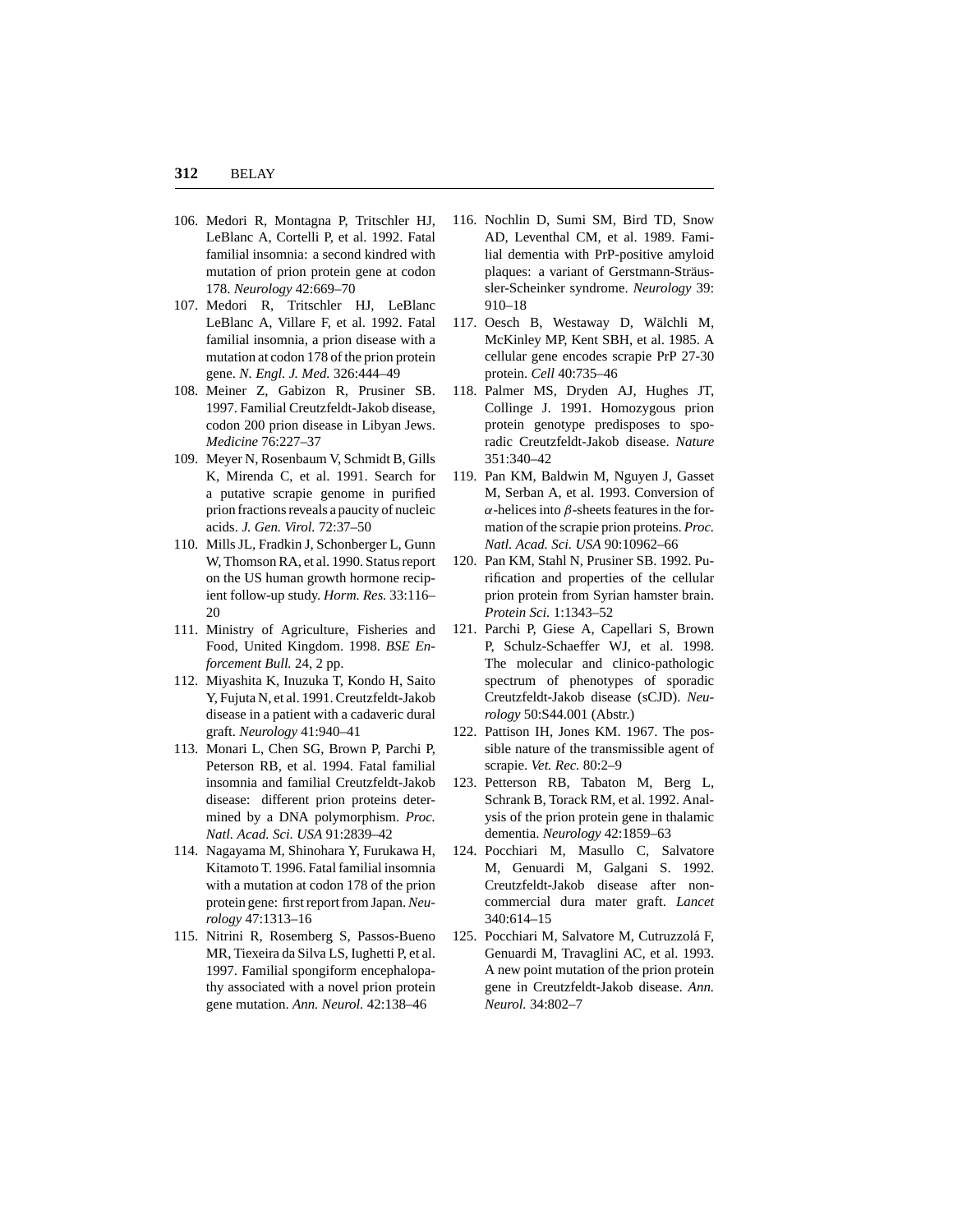- 126. Preece M. 1993. Human pituitary growth hormone and Creutzfeldt-Jakob disease. *Horm. Res.* 39:95–98
- 127. Prusiner SB. 1982. Novel proteinaceous infectious particles cause scrapie. *Science*  216:136–44
- 128. Prusiner SB. 1996. Prions. In *Fields Virology Third Edition,* ed. BN Fields, DM Knipe, PM Howley, pp. 2901–50. Philadelphia: Lippincott-Raven
- 129. Prusiner SB, Bolton DC, Groth DF, Bowman KA, Cochran P, McKinley MP. 1982. Further purification and characterization of scrapie prions. *Biochemistry* 21:6942– 50
- 130. Prusiner SB, Groth D, Serban A, Koehler R, Foster D, et al. 1993. Ablation of the prion protein (PrP) gene in mice prevents scrapie and facilitates production of anti-PrP antibodies. *Proc. Natl. Acad. Sci. USA*  90:10608–12
- 131. Prusiner SB, McKinley MP, Groth DF, Bowman KA, Mock NI, et al. 1981. Scrapie agent contains a hydrophobic protein. *Proc. Natl. Acad. Sci. USA* 78:6675– 79
- 132. Prusiner SB, Scott M, Foster D, Pan PK, Groth D, et al. 1990. Transgenic studies implicate interactions between homologous PrP isoforms in scrapie prion replication. *Cell* 63:673–86
- 133. Reder AT, Mednick AS, Brown P, Spire JP, Cauter EV, et al. 1995. Clinical and genetic studies of fatal familial insomnia. *Neurology* 45:1068–75
- 134. Richardson EP, Masters CL. 1995. The nosology of Creutzfeldt-Jakob disease and conditions related to the accumulation of PrPCJD in the nervous system. *Brain Pathol.* 5:33–41
- 135. Rossi G, Macchi G, Porro M, Giaccone G, Bugiani M, et al. 1998. Fatal familial insomnia, genetic, neuropathologic, and biochemical study of a patient from a new Italian kindred. *Neurology* 50:688–92
- 136. Schonberger LB. 1998. New variant Creutzfeldt-Jakob disease and bovine

spongiform encephalopathy. *Infect. Dis. Clin. North Am.* 12:111–21

- 3. 1702. Note points can<br>articles canse scripte. Science of transmissible groms<br>articles canse scripte. Science of transmissible groms<br>anticles canse scripte. Science of transmissible groms<br> $nd$  Edition, ed. BN Fields, Han 137. Schonberger LB, Belay ED. 1998. *Summary of the clinicopathological features of transmissible spongiform encephalopathies (TSEs) in humans and Creutzfeldt-Jakob disease and blood safety data*. Handout presented to Advisory Comm. on Blood Safety and Avail., U.S. Dep. of Health and Human Serv., Aug. 27–28, 1998, Washington, DC
	- 137a. Shimizu S, Hoshi K, Muramoto T, Homma M, Ironside JW, et al. 1999. Creutzfeldt-Jakob disease with floridtype plaques after cadaveric dura mater grafting. *Arch. Neurol.* 56:357–62
		- 138. Shyng SL, Heuser JE, Harris DA. 1994. A glycolipid-anchored prion protein is endocytosed via clathrin-coated pits. *J. Cell Biol.* 125:1239–50
		- 139. Simpson DA, Masters CL, Ohirich G, Purdie G, Stuart G, Tannenberg AEG. 1996. Iatrogenic Creutzfeldt-Jakob disease and its neurosurgical implications. *J. Clin. Neurosci.* 3:118–23
		- 140. Stern K. 1939. Severe dementia associated with bilateral symmetrical degeneration of the thalamus. *Brain* 62:157–71
		- 141. Takashima S, Tateishi J, Taguchi Y, Inoue H. 1997. Creutzfeldt-Jakob disease with florid plaques after cadaveric dural graft in a Japanese woman. *Lancet* 350:865– 66
		- 142. Taraboulos A, Serban D, Prusiner SB. 1990. Scrapie prion proteins accumulate in the cytoplasm of persistently infected cultured cells. *J. Cell. Biol.* 110:2117– 32
		- 143. Tateishi J. 1985. Transmission of Creutzfeldt-Jakob disease from human blood and urine into mice. *Lancet* 2:1074
		- 144. Tateishi J, Sato Y, Koga M, Doi H, Ohta M. 1980. Experimental transmission of human subacute spongiform encephalopathy to small rodents. *Acta Neuropathol. (Berl.)* 51:127–34
		- 145. Telling GC, Parchi P, DeArmond SJ,